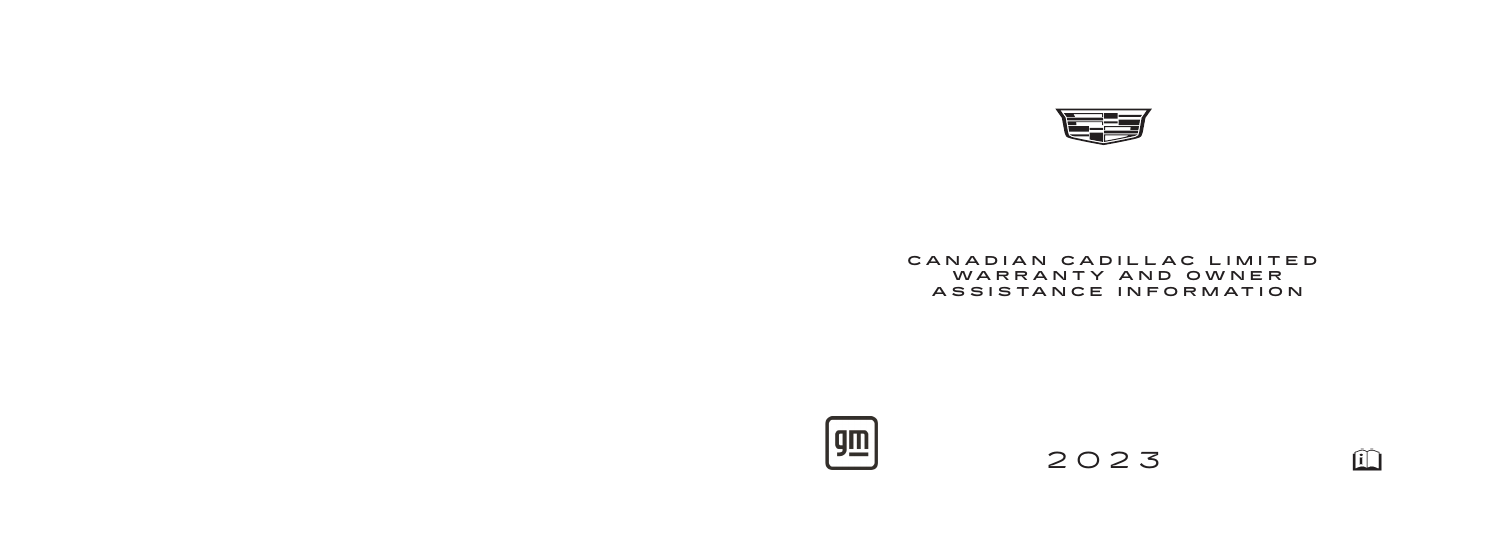*IMPORTANT:* This booklet contains important information about the warranty coverage on your new vehicle. It also explains **Customer Satisfaction and Owner Assistance** procedures and GM's participation in the **Mediation/Arbitration Program.**

Keep this information readily accessible and be prepared to make it available to a GM Dealer if warranty work is needed.

Owner's Name:

Phone Number:

Street Address:

City & Province:

Vehicle Identification Number (VIN):

Date Vehicle First Delivered or Put In Use:

Odometer Reading on Date Vehicle First Delivered or Put In Use: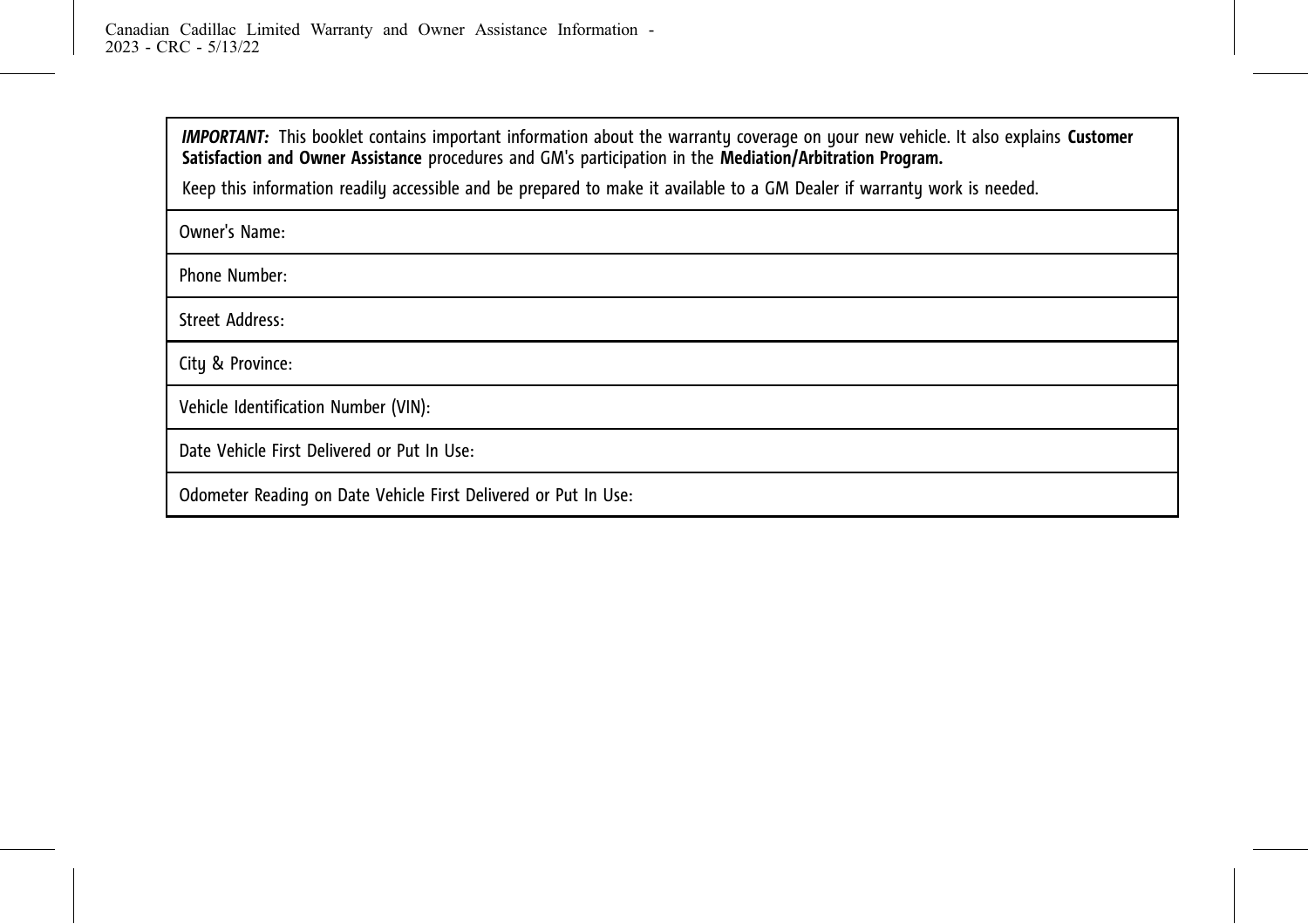

©2022 General Motors of Canada Company. All rights reserved. Printed in the U.S.A. GENERAL MOTORS, GM, CADILLAC, and the CADILLAC emblem are registered trademarks of General Motors, LLC.

Part No. 23Cadillac\_WM\_enUS\_frCA\_16451728A\_2022MAY25\_D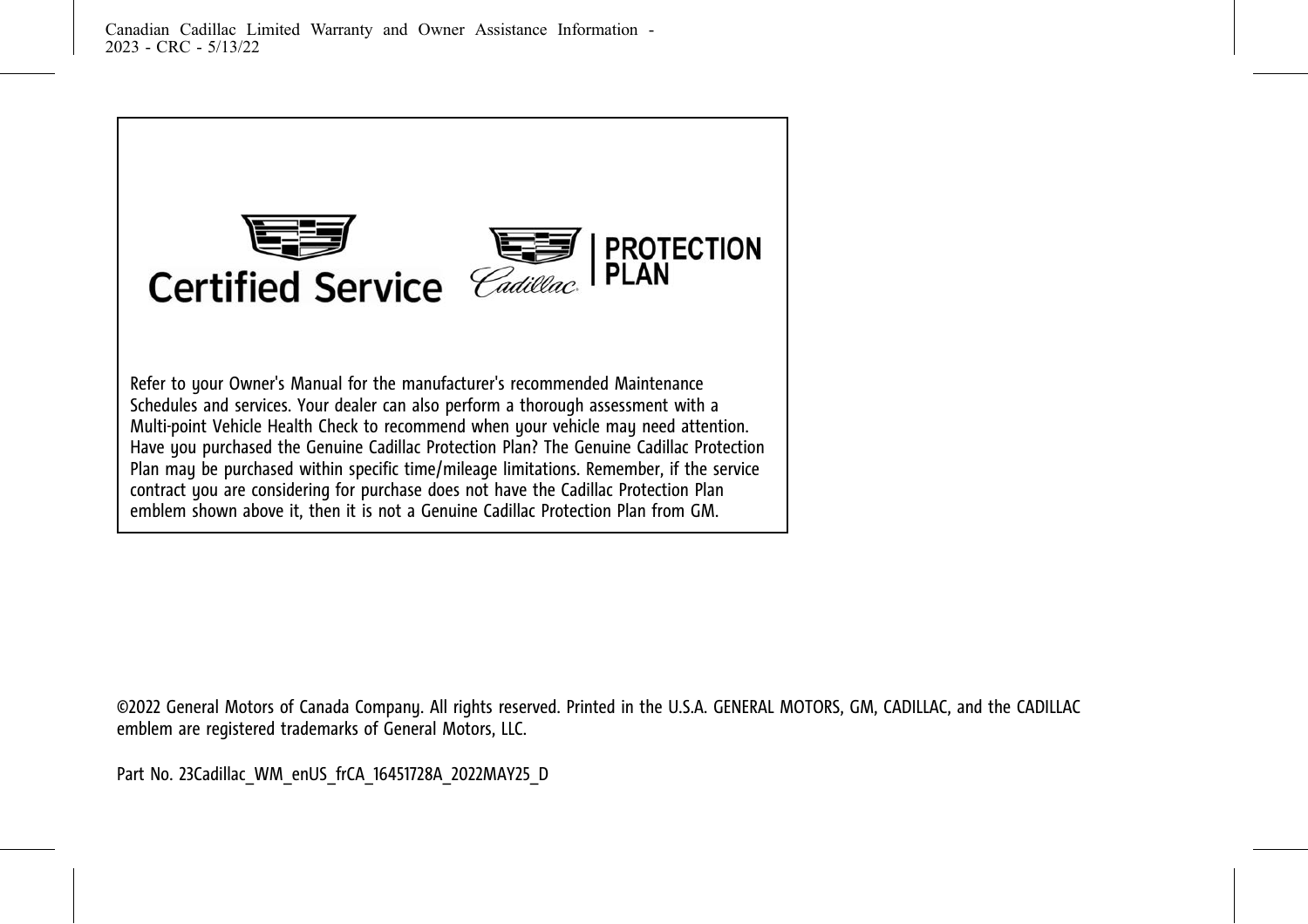# **2023 Canadian Cadillac Limited Warranty and Owner Assistance Information**

| Important Message to Owners  1         |
|----------------------------------------|
| General Motors' Commitment to You  . 1 |
|                                        |
| GM Participation in the Mediation/     |
|                                        |
| The Cadillac Protection Plan  1        |
| Owner Name/Address Change  1           |
| Warranty Coverage at a Glance  2       |
| New Vehicle Limited Warranty  3        |
| What Is Covered  3                     |
| What Is Not Covered  7                 |
| Where to Go for Maintenance  11        |
| Things to Know About the New Vehicle   |
| Limited Warranty  12                   |
| Warranty Repairs - Component           |
| Exchanges  12                          |
| Maintenance and Warranty Service       |
|                                        |
| Warranty Repairs - Recycled            |
| Materials  12                          |
| Tire Service  12                       |

| Paint, Trim, and Appearance Items  13           |
|-------------------------------------------------|
| Vehicle Operation and Care  13                  |
| Warranty Distance Extensions  13                |
| Warranty Service - Canada  13                   |
| Touring Owner Service - Canada, the             |
| United States and Mexico  13                    |
| Touring Owner Service - Countries               |
| Other Than Canada, the United States,           |
| and Mexico  14                                  |
| Warranty Service - Canadian Sold                |
| Vehicles Registered and Operated                |
| Outside Canada  14                              |
| Pre-Delivery Service  14                        |
| Production Changes  14                          |
| <b>Emission Control Systems and Performance</b> |
| Warranties  15                                  |
| What is Covered  15                             |
| Emission Control Systems Warranty  . 15         |
| Emission Performance Warranty  15               |
| Emission Warranty Parts List  16                |
| What Is Not Covered  17                         |
|                                                 |

| Things to Know About the Emission Control     |
|-----------------------------------------------|
| Systems and Performance Warranties  18        |
| Replacement Parts  18                         |
| Maintenance and Repairs  18                   |
| Claims Procedure  19                          |
| Terms Applicable to All Warranties  20        |
|                                               |
| Emergency Repairs  20                         |
| Transferability  20                           |
| General Terms  20                             |
| Customer Satisfaction Procedure  22           |
| Special Coverage Adjustment Programs          |
| Beyond the Warranty Period  24                |
| Customer Assistance Offices  25               |
| <b>Customer Assistance for Text Telephone</b> |
|                                               |
| Roadside Assistance Program  27               |
| Courtesy Transportation Program  28           |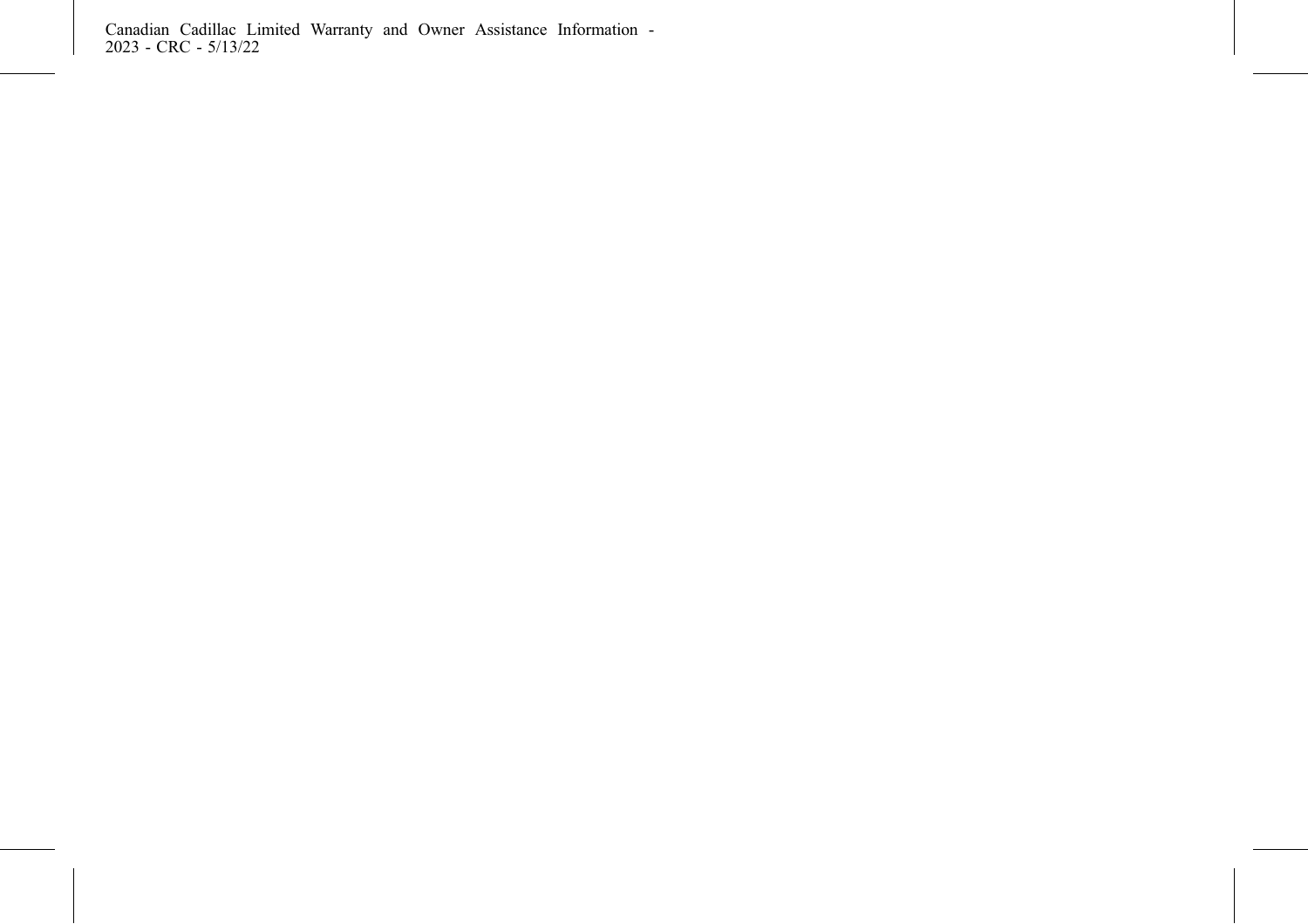<span id="page-5-0"></span>We are committed to ensuring your satisfaction with your new Cadillac.

Your GM dealer also wants you to be completely satisfied and invites you to return for all your service needs, both during and after the warranty period.

### **Owner Assistance**

Should you ever encounter a problem during or after the warrantu periods that is not resolved, talk to a member of dealer management. Under certain circumstances, GM and/or Cadillac dealers may provide assistance after the limited warranty period has expired when the problem results from a defect in material or workmanship. These instances will be reviewed on a case-by-case basis. If the problem persists, follow the procedures outlined in *[Customer Satisfaction](#page-26-0) [Procedure](#page-26-0)*  $\Rightarrow$  22.

# **GM Participation in the Mediation/ Arbitration Program**

Refer to *[Customer Satisfaction Procedure](#page-26-0)*  $\Rightarrow$  [22](#page-26-0), for information on the voluntary, binding Mediation/Arbitration Program in which GM participates.

# **The Cadillac Protection Plan**

Many owners seek to enhance their vehicle ownership by purchasing an optional service contract. General Motors offers its own Cadillac Protection Plan, a service contract which provides mechanical repair protection, a rental/alternate transportation allowance, and the availability of GM Roadside Assistance or a towing and road service allowance. The Cadillac Protection Plan is available in different levels of coverage, each offering a variety of time/kilometre options to suit your driving needs.

The Cadillac Protection Plan is the only optional service contract backed by the worldwide resources of General Motors. It can be the most valuable option you choose for your vehicle. See your GM dealer for prices, vehicle eligibility guidelines and more details.

# **Owner Name/Address Change**

General Motors of Canada Company encourages all owners to report, at their earliest convenience, a change in name or address by calling our Canadian Cadillac Customer Care Centre toll free at 1-888-446-2000. If you are a subsequent owner, please be sure to advise us by calling the number above. You may also visit the GM dealer of your choice to report a change in vehicle ownership. The current owner name and address is essential for General Motors of Canada Company to provide timely notification to owners of important information related to their vehicles.

#### **We thank you for choosing a Cadillac.**

*General Motors of Canada Company*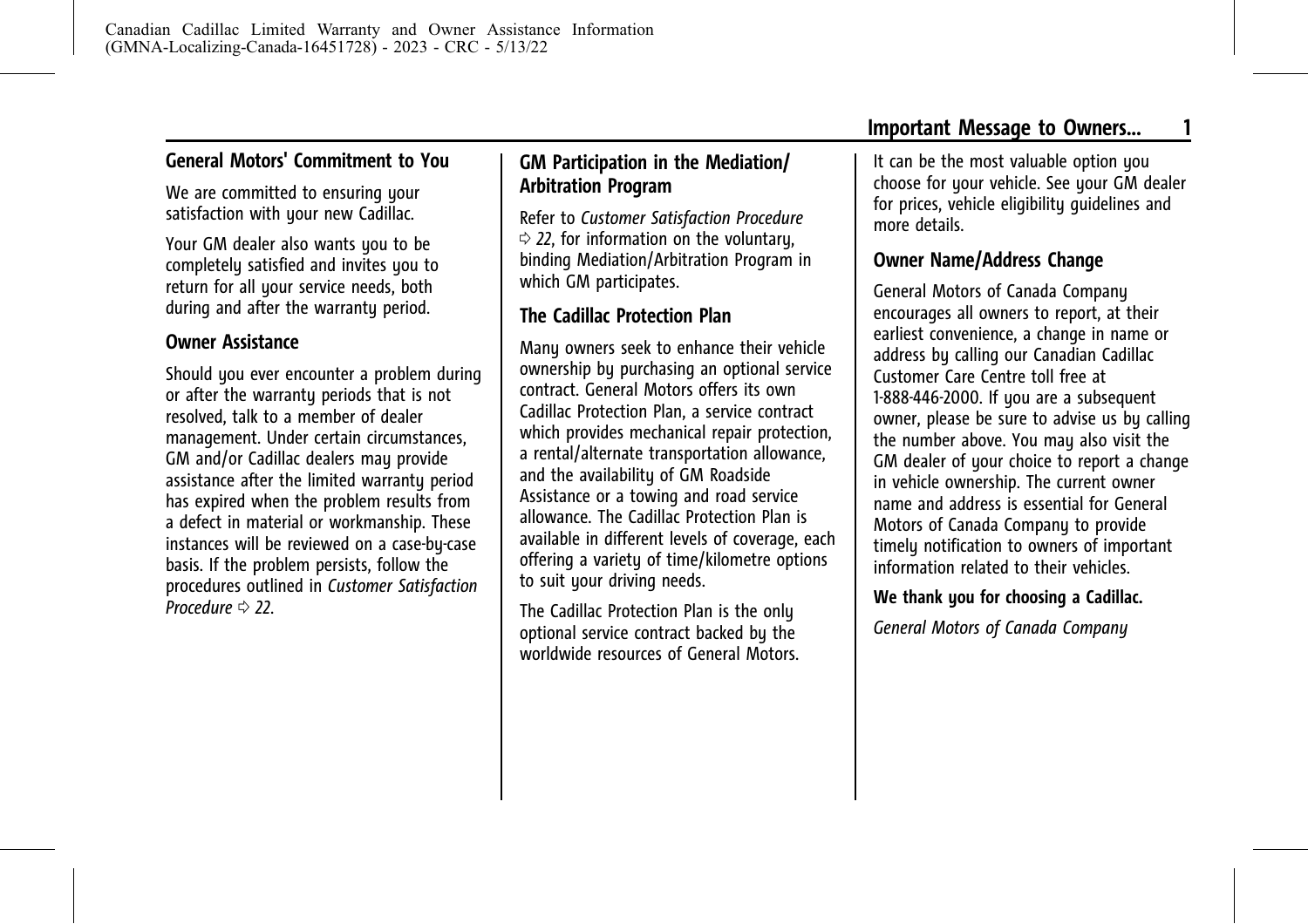# <span id="page-6-0"></span>**2 Warranty Coverage at a Glance**

The warranty coverages on your vehicle are summarized below. Please read the warranty information that follows for more complete details.

| New Vehicle Limited Warranty for the GM Cadillac Vehicles                                |                                  |                        |                                    |                           |                                     |
|------------------------------------------------------------------------------------------|----------------------------------|------------------------|------------------------------------|---------------------------|-------------------------------------|
| Coverage                                                                                 | 4 yrs/<br>80,000 km <sup>1</sup> | 6yrs/<br>110,000 $km1$ | 6yrs/<br>$120,000$ km <sup>1</sup> | 6 yrs/<br>unlimited $km1$ | 8 yrs/<br>$130,000$ km <sup>1</sup> |
| <b>Base Warranty Coverage</b>                                                            | x                                |                        |                                    |                           |                                     |
| Powertrain Component Warranty Coverage<br>(Includes Diesel Components)                   |                                  | χ                      |                                    |                           |                                     |
| Restraint System Warranty                                                                |                                  |                        | X                                  |                           |                                     |
| Sheet Metal (Corrosion) Warranty Coverage                                                | χ                                |                        |                                    |                           |                                     |
| Sheet Metal (Rust-Through) Perforation<br><b>Warranty Coverage</b>                       |                                  |                        |                                    | χ                         |                                     |
| <b>Emission Control Systems Warranty</b>                                                 |                                  |                        |                                    |                           |                                     |
| Emission Control Systems Component Warranty<br>Coverage                                  | X                                |                        |                                    |                           |                                     |
| Emission Control Systems Specified Major<br><b>Emissions Component Warranty Coverage</b> |                                  |                        |                                    |                           | Χ                                   |
| Whichever comes first.                                                                   |                                  |                        |                                    |                           |                                     |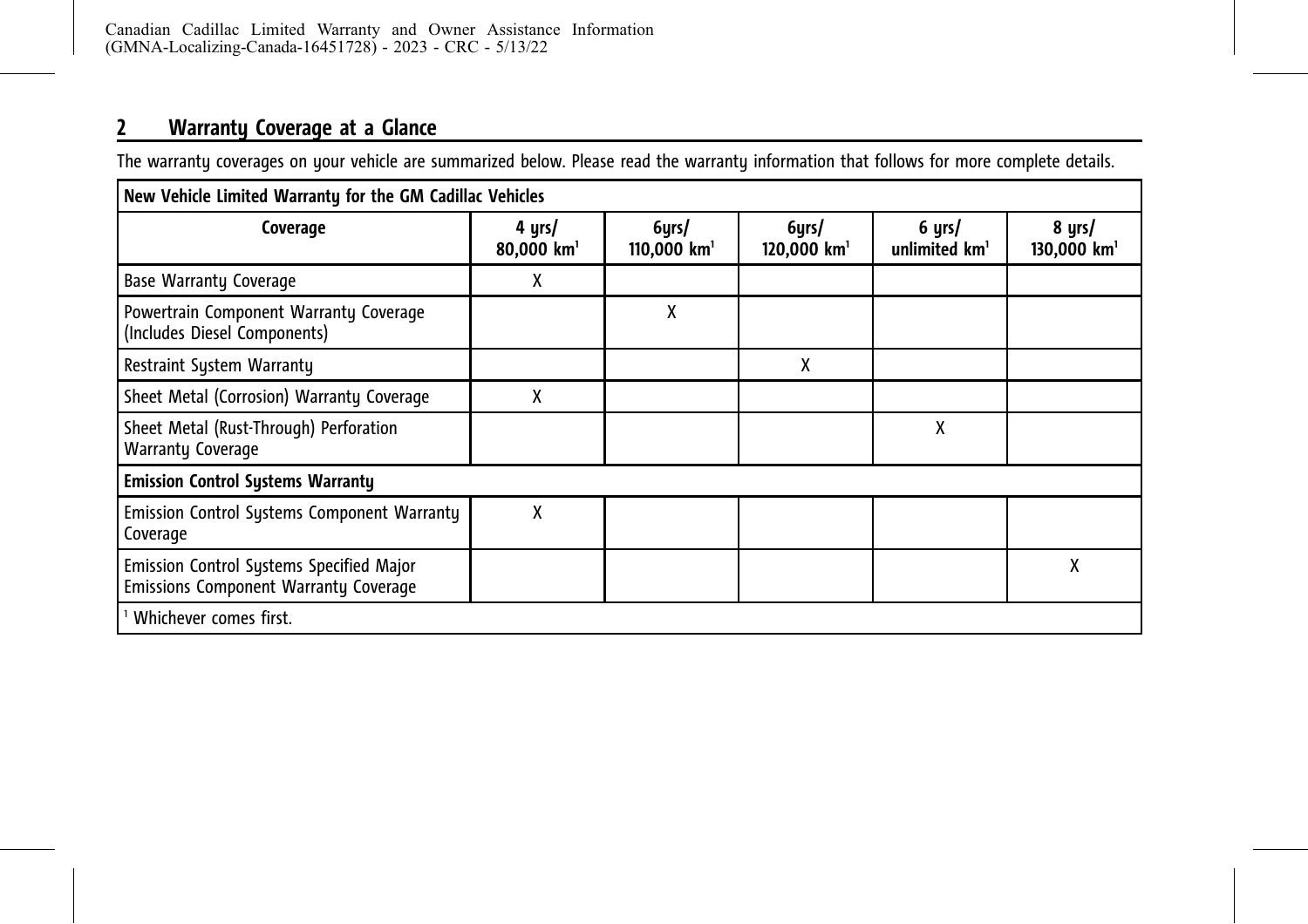<span id="page-7-0"></span>General Motors of Canada Company will provide for repairs to the vehicle during the Warranty Period in accordance with the terms, conditions and limitations contained in this booklet.

#### **Warranty Applies**

This warrantu is for Cadillac vehicles originally sold new in Canada, registered in Canada and normally operated in Canada. General Motors of Canada Company warranty coverages may be void or subject to restrictions on GM vehicles that have been imported or exported.

#### **Repairs Covered**

The warranty covers repairs to correct any covered vehicle defect due to materials or workmanship occurring during the Warranty Period, but not slight noise, vibrations, or other normal characteristics for the vehicle. Needed repairs will be performed using new, remanufactured, or refurbished parts.

#### **No Charge**

Warranty repairs, including Parts and Labour, will be made at No Charge.

#### **Obtaining Repairs**

To obtain warranty repairs, take the vehicle to a GM dealership within the Warranty Period, and request the needed repair. Reasonable time must be allowed for the dealership to perform necessary repairs.

#### **Warranty Period**

The Warranty Period for all coverages begins on the date the vehicle is first delivered or put in use and ends at the expiration of the applicable Coverage Period specified in this booklet. In certain circumstances, and if arranged before the vehicle is first purchased, General Motors of Canada Company may authorize the warranty to start on a date after the vehicle delivery date.

#### **Base Warranty Coverage**

The Base Warranty Coverage for Cadillac is for 4 years or 80 000 kilometres, whichever comes first, except for other coverages listed here under "What Is Covered" and those items listed under "What Is Not Covered."

#### **Powertrain Component Warranty Coverage**

Powertrain components are covered for 6 years or 110 000 kilometres, whichever comes first, except for other coverages listed here under "What Is Covered" and those items listed under "What Is Not Covered."

*Important:* Some of these components may also be covered by the Emissions Warranty. See *Emission Warrantu Parts List*  $\Rightarrow$  16.

**Gasoline Engine Coverage includes:** Cylinder block and heads and all internally lubricated parts, timing gears, timing chain/belt and cover, valve covers, oil pump assembly, oil pan, engine oil cooling hoses and lines, seals, gaskets, manifolds, flywheel, water pump, engine mount, turbocharger and supercharger, actuators and electrical components internal to the engine. Coverage on the engine cooling system begins at the inlet to the water pump and ends with the thermostat housing and/or outlet that attaches to the return hose.

*Exclusions:* Excluded from the powertrain component coverage are sensors, wiring, connectors, engine radiator, coolant hoses, coolant, heater core, starter motor, entire pressurized fuel system (in-tank fuel pump, pressure lines, fuel rail(s), regulator, injectors, and return line).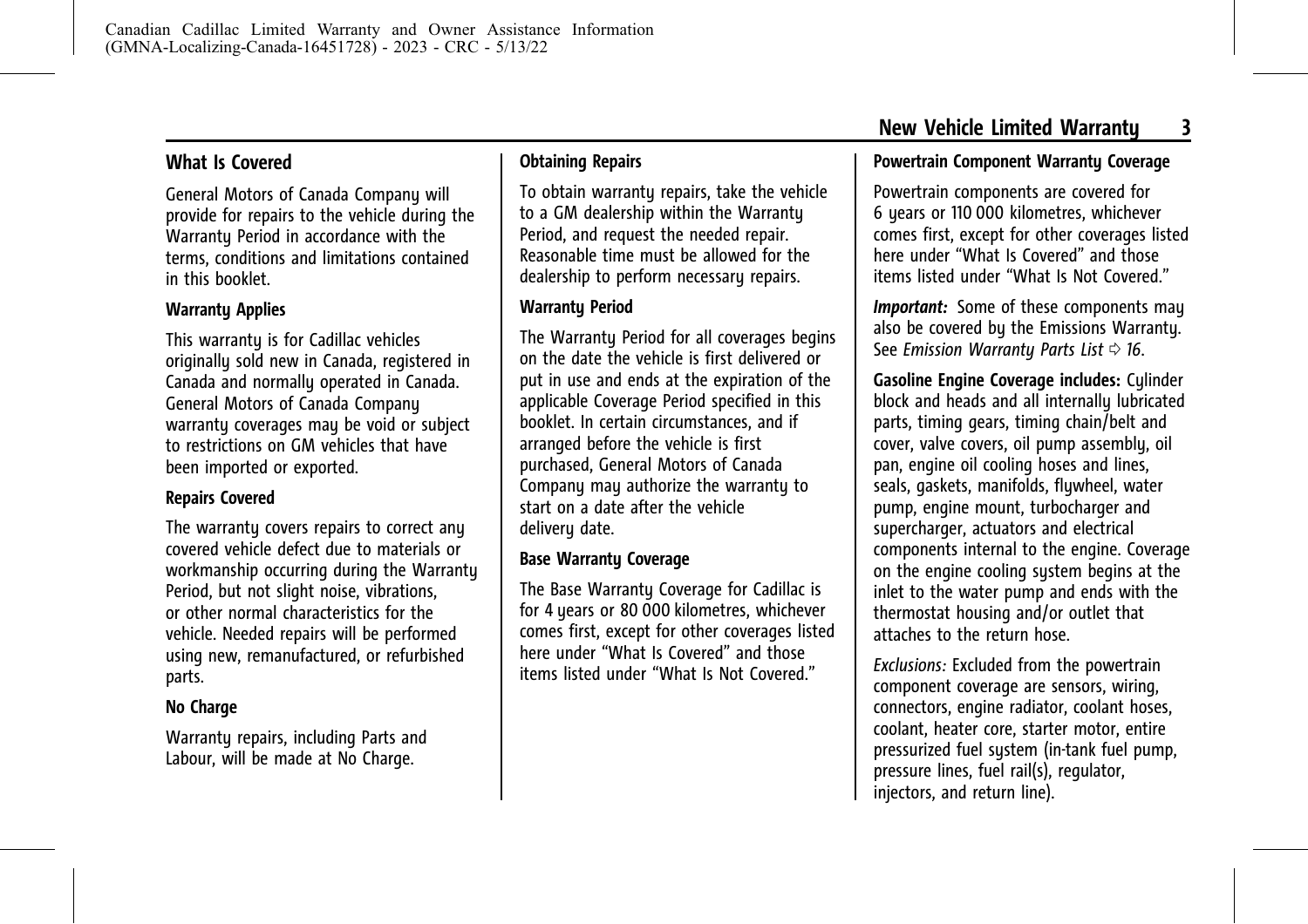# **4 New Vehicle Limited Warranty**

#### **Diesel Components Coverage includes:**

Cylinder block and heads and all internally lubricated parts, intake and exhaust manifolds, timing gears, timing chain/belt and cover, flywheel, valve covers, oil pump assembly, oil pan, water pump, fuel pump, engine mounts, seals, and gaskets. Parts of the Emissions Reduction System such as the emissions reduction fluid tank, injectors, sensors including NOx and exhaust, and the Exhaust Particulate Filter. Glow Plug Control System: Control/glow plug assembly, glow plugs, cold advance relay, and engine control module. The fuel injection control module, integral oil cooler, transmission adapter plate, common fuel rails, fuel filter assembly, fuel temperature sensor.

#### **Transmission/Transaxle Coverage includes:**

All internally lubricated parts, case, torque converter, mounts, seals, and gaskets as well as any electrical components internal to the transmission/transaxle. Also covered are any actuators directly connected to the transmission (slave cylinder, etc.).

*Exclusions:* Excluded from the powertrain component coverage are transmission cooling lines, hoses, radiator, sensors, wiring, and electrical connectors. Also excluded are the clutch and pressure plate.

**Transfer Case Coverage includes:** All internally lubricated parts, case, mounts, seals, and gaskets as well as any electrical components internal to the transfer case. Also covered are any actuators directly connected to the transfer case as well as encoder motor.

*Exclusions:* Excluded from the powertrain coverage are transfer case cooling lines, hoses, radiator, sensors, wiring, and electrical connectors as well as the transfer case control module and/or module programming.

#### **Drive Sustems Coverage includes: All**

internally lubricated parts, final drive housings, axle shafts and bearings, constant velocity joints, propeller shafts and universal joints. All mounts, supports, seals, and gaskets as well as any electrical components internal to the drive axle. Also covered are any actuators directly connected to the drive axle (e.g.,front differential actuator).

*Exclusions:* Excluded from the powertrain component coverage are all wheel bearings, drive wheel front and rear hub bearings, locking hubs, drive system cooling, lines, hoses, radiator, sensors, wiring, and

electrical connectors related to drive systems as well as any drive system control module and/or module programming.

#### **Restraint System Warranty**

Provides repair or replacement needed to correct defects in materials or workmanship of any seatbelt or air bag system, supplied by General Motors. Coverage is for 6 years or 120,000 kilometres, whichever comes first. This warranty is subject to the exceptions indicated in the "What Is Not Covered" section or cosmetic appearance defects such as color fade.

#### **Sheet Metal Warranty Coverage**

Body sheet metal panels are covered against corrosion and rust-through perforation as follows:

**Surface Corrosion**: Body sheet metal panels are covered against rust corrosion for 4 years or 80 000 kilometres, whichever comes first.

**Rust-Through Perforation:** Any body sheet metal panel that rusts-through due to corrosion (an actual hole in the sheet metal) is covered for up to 6 years, unlimited kilometres. This coverage only applies to body sheet metal panels and not to other metal components.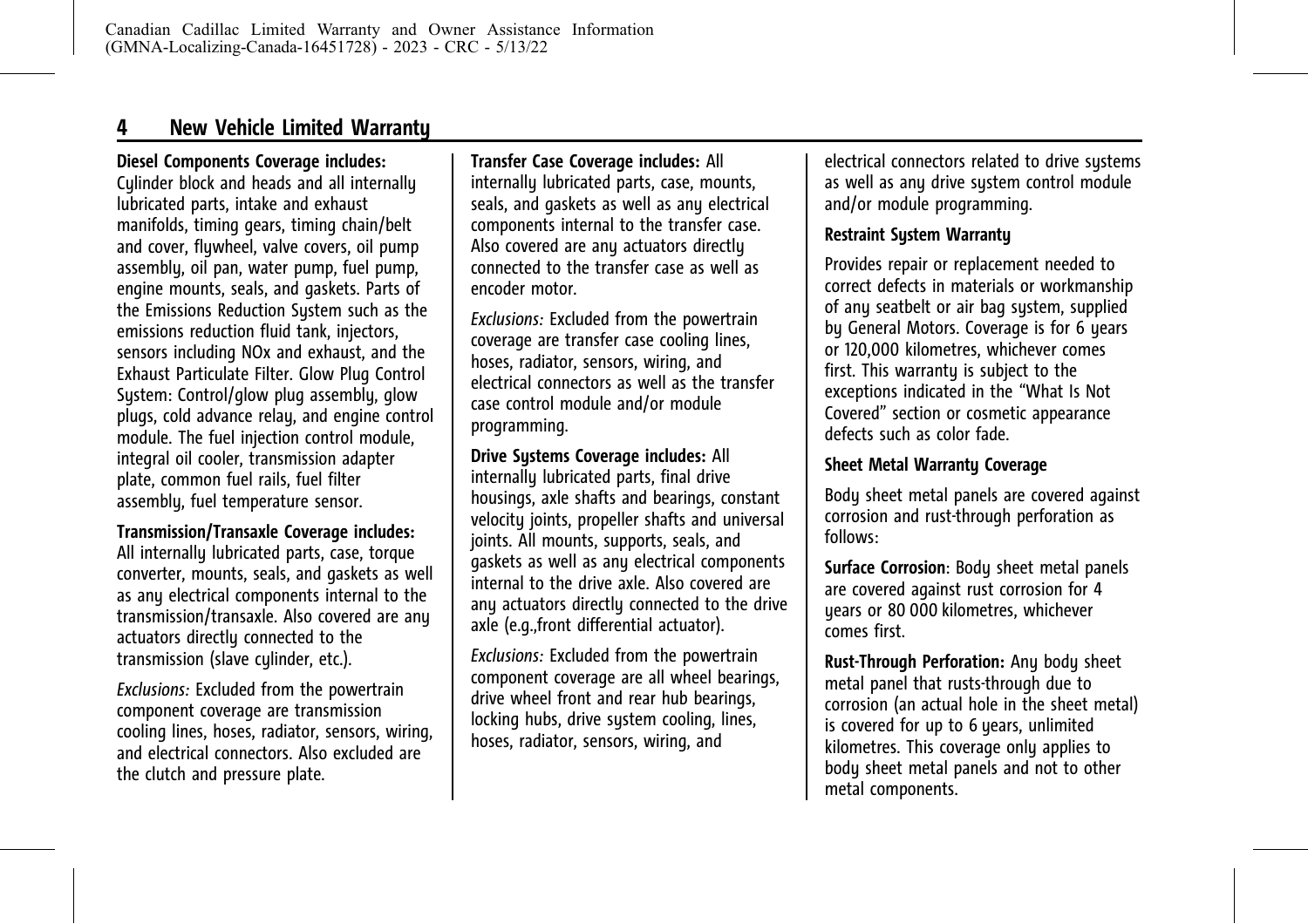*Important:* Cosmetic or surface corrosion (resulting from stone chips, dents or scratches in the paint, or failure to repair paint damaged by stone chips, dents or scratches in the paint) is not included in sheet metal coverage.

# **Tire Coverage**

The tires supplied with your vehicle are covered by General Motors of Canada Company against defects in material or workmanship under the Base Warranty Coverage. Wear-out is not considered a defect, and it may occur before the vehicle warranty expires. In this case, the owner is responsible to purchase replacement tires, or seek coverage solely from the tire manufacturer. For vehicles within the Base Warranty Coverage, defective tires will be replaced on a prorated adjustment basis according to the following mileage-based schedule:

| Distance (km) (within<br>4 years of warranty<br>start date) | Percentage Covered by<br><b>General Motors (Tire Cost)</b> | Percentage Covered by<br><b>General Motors (Labour</b><br>Mount/Balance) |
|-------------------------------------------------------------|------------------------------------------------------------|--------------------------------------------------------------------------|
| 0-19.000                                                    | 100%                                                       | 100%                                                                     |
| 19.001-24.000                                               | 60%                                                        | 100%                                                                     |
| 24,001-32,000                                               | 50%                                                        | 100%                                                                     |
| 32,001-40,000                                               | 40%                                                        | 100%                                                                     |
| 40.001-48.000                                               | 30%                                                        | 100%                                                                     |
| 48,001-80,000                                               | 20%                                                        | 100%                                                                     |
| $80,001 +$                                                  | 0%                                                         | 0%                                                                       |

This schedule applies to the price of the tires only. GM will cover 100% of the cost to mount and balance the tires replaced under warranty for the full Base Warranty Coverage period.

After your Base Warranty expires, you may still have prorated warranty coverage on your original equipment tires by the tire manufacturer. Contact your GM dealer or the tire manufacturer of the brand of tires on your vehicle for more information. The following is a list of current tire manufacturer's websites and toll-free customer assistance numbers.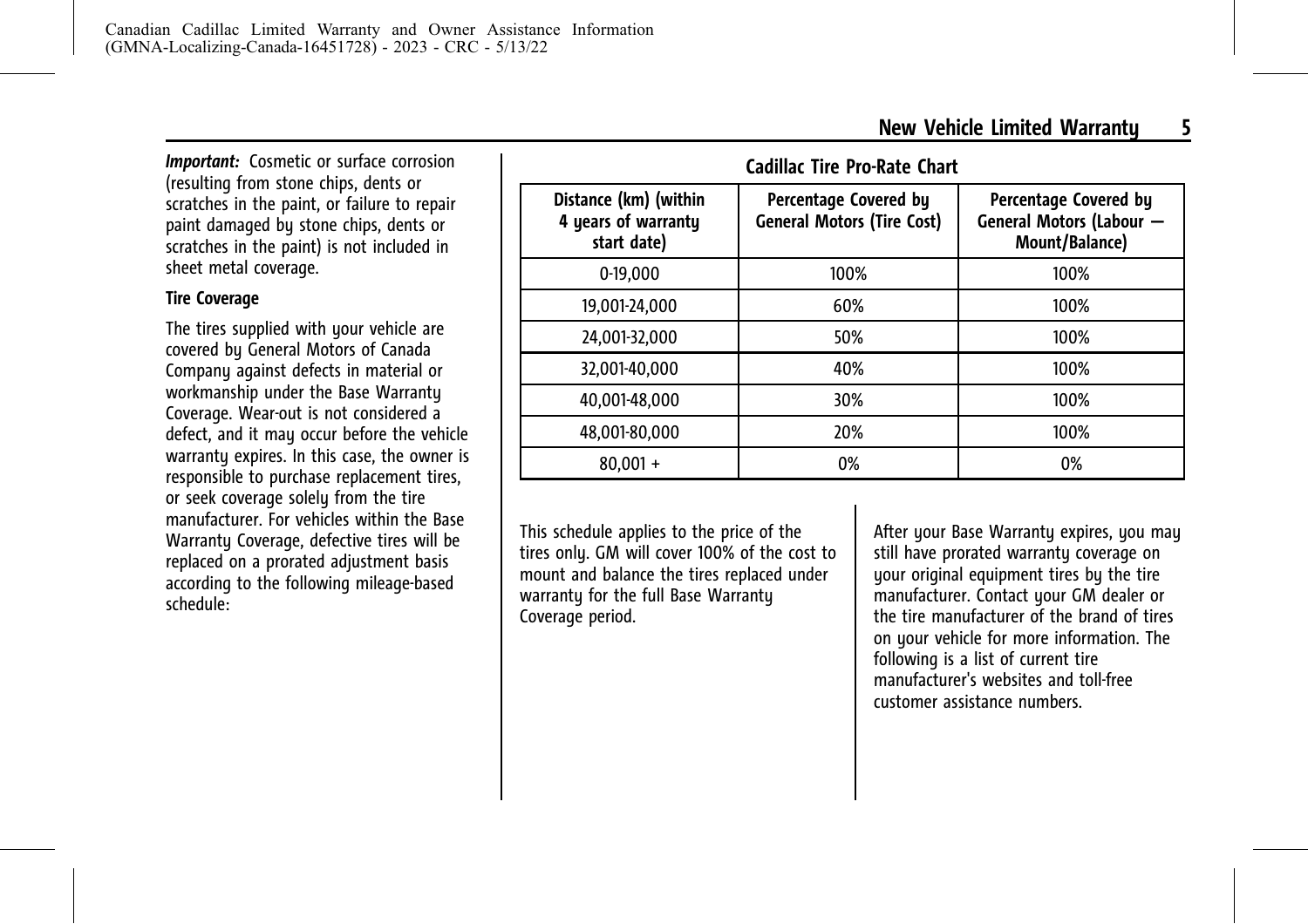# **6 New Vehicle Limited Warranty**

| <b>Tire Companies</b> |                                              |                         |  |  |  |
|-----------------------|----------------------------------------------|-------------------------|--|--|--|
| Company               | Website                                      | <b>Toll-Free Number</b> |  |  |  |
| Bridgestone/Firestone | www.bridgestonetire.ca<br>www.firestone.ca   | 1-800-724-3012          |  |  |  |
| Continental/General   | www.generaltire.ca<br>www.continentaltire.ca | 1-855-453-1962          |  |  |  |
| Goodyear/Dunlop       | www.goodyear.ca<br>www.dunlop.ca             | 1-800-387-3288          |  |  |  |
| Michelin              | www.michelin.ca                              | 1-888-871-4444          |  |  |  |
| <b>BFGoodrich</b>     | www.bfgoodrichtires.ca                       | 1-888-871-6666          |  |  |  |
| Hankook               | www.hankooktire.ca                           | 1-800-843-7709          |  |  |  |
| Kumho                 | www.kumhotire.ca                             | 1-877-445-8646          |  |  |  |
| <b>Maxxis</b>         | www.maxxiscanada.com<br>1-905-789-0882       |                         |  |  |  |

When a tire is removed from service due to a covered warranty condition under a tire manufacturer's limited warranty program, you may be eligible for a tire replacement or a comparable new tire on a prorated basis.

The tire manufacturer's limited warranty program, which can be obtained by calling or visiting the tire manufacturer's website or any authorized Cadillac dealer, is in lieu of

all other remedies or warranties, expressed or implied, arising by law or otherwise, including fitness for a particular purpose or merchantability. The tire manufacturer expressly disclaims liability for indirect, special, incidental, or consequential damages, lost profit, loss of business, loss of goodwill, loss of reputation, punitive or any other damage, cost, or loss of any kind.

#### **Aftermarket Engine Performance Enhancement Products and Modifications**

Some aftermarket engine performance products and modifications promise a way to increase the horsepower and torque levels of your vehicle's powertrain. You should be aware that these products may have detrimental effects on the performance and life of the engine, exhaust emission system, transmission, and drivetrain. Engine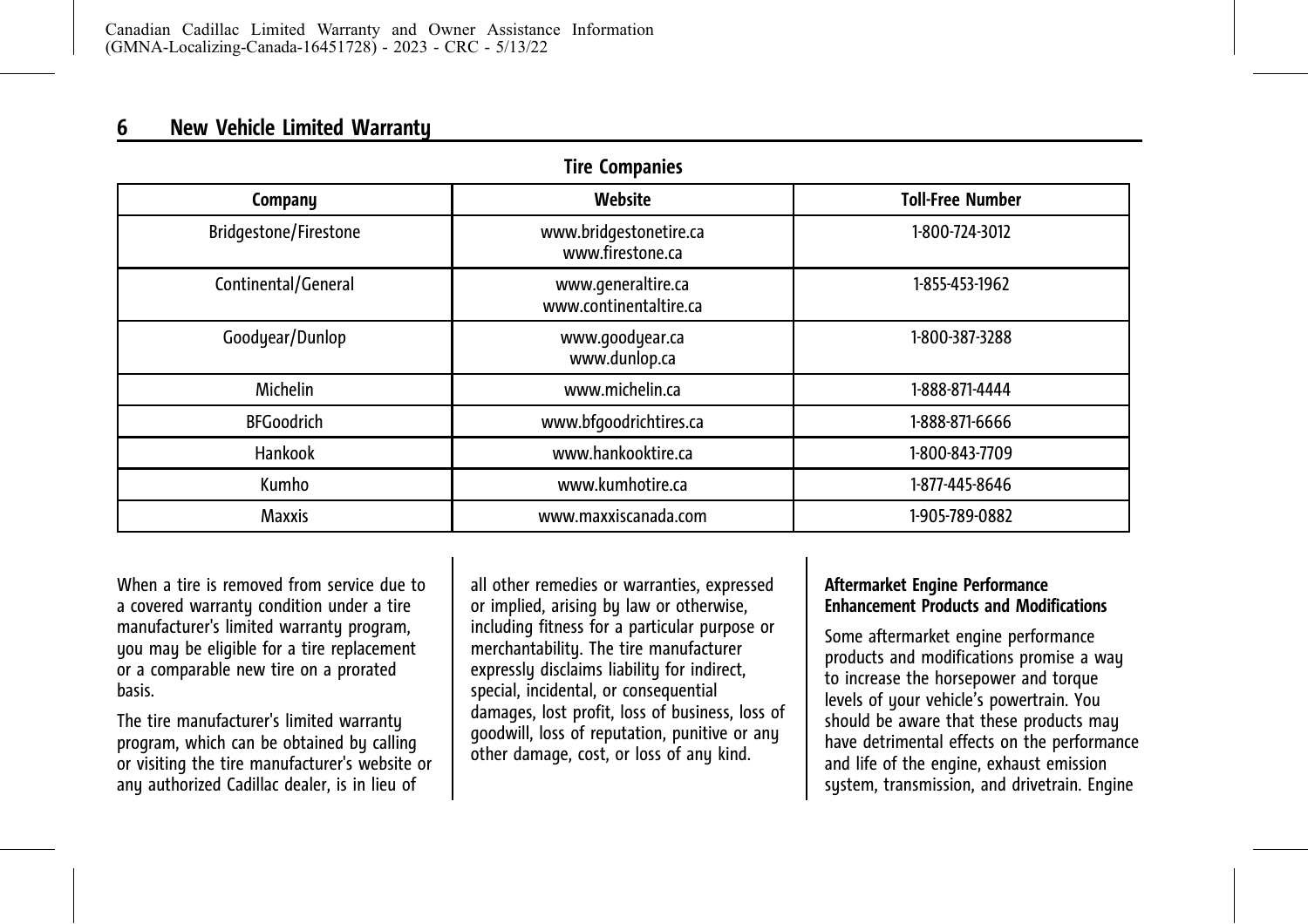<span id="page-11-0"></span>power enhancement products may enable the engine to operate at horsepower and torque levels that could damage, create failure, or reduce the life of the engine, engine emission system, transmission, and drivetrain. Damage, failure, or reduced life of the engine, transmission, emission system, drivetrain or other vehicle components caused by aftermarket engine performance enhancement products or modifications may not be covered under your vehicle warranty.

#### **Chemical Paint Spotting**

Some weather and atmospheric conditions can create a chemical fallout. Airborne pollutants can fall upon and adhere to painted surfaces of your vehicle. This damage can take two forms: blotchu, ringlet-shape discolorations, and small irregular dark spots etched into the paint surfaces.

Although no defect in the factory applied paint causes this, General Motors of Canada Company will repair, at no charge to the owner, the painted surfaces of new vehicles damaged by this fallout condition within 12 months or 20 000 kilometres of purchase, whichever comes first.

#### **Accessory Coverages**

Most GM approved accessories marketed and sold by General Motors of Canada Company that are permanently installed on a GM vehicle prior to delivery will be covered under the provisions of the Base Warranty Coverage of the New Vehicle Limited Warranty. In the event GM accessories are installed after vehicle delivery or are replaced under the Base Warrantu, they will be covered (parts and labour) for the balance of the applicable portion of the Base Warranty, or for 12 months from the date of installation or replacement, whichever is later.

GM accessories sold over the counter, or those not requiring installation, will receive the standard GM Accessory Warranty for 12 months from the date of purchase, parts onlu.

GM Licensed and Integrated Business Partner (IBP) Accessories are covered under the accessory-specific manufacturer's warranty and are not warranted by GM or its dealers.

# **Caution**

#### This warrantu excludes:

Any communications device that becomes unusable or unable to function as intended due to unavailabilitu of compatible wireless service or GPS satellite signals.

# **What Is Not Covered**

#### **Tire and Wheel Damage or Wear**

Normal tire wear or wear-out is not covered. Tire wear is influenced by many variables such as road conditions, driving styles, vehicle weight, and tire construction. Uniform tire wear is a normal condition, and is not considered a defect. Road hazard damage such as punctures, cuts, snags, and breaks resulting from pothole impact, curb impact, or from other objects is not covered. Tire wear due to misalignment beyond the warranty period is not covered. Also, damage from improper inflation, overloading, spinning, as when stuck in mud or snow, tire chains, racing, improper mounting or dismounting, misuse, negligence, alteration, improper repair, accident, collision, fire, vandalism, or misapplication is not covered. Damage to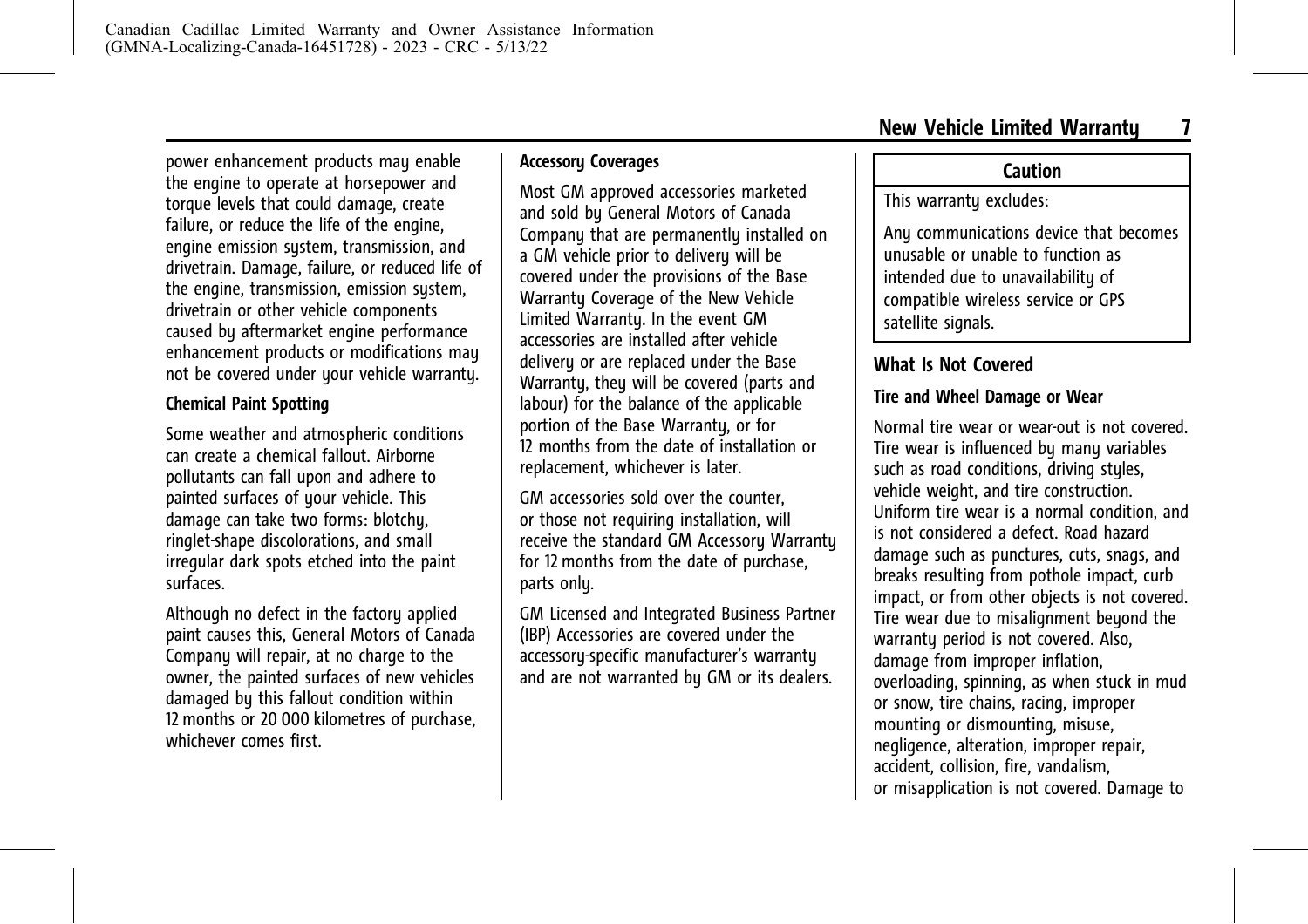# **8 New Vehicle Limited Warranty**

wheels or tire sidewalls caused by automatic car washes or cleaning agents is not covered.

#### **Damage Due to Accidents, Misuse, or Alteration**

The New Vehicle Limited Warranty does not cover damage caused as the result of any of the following:

- . Collision, fire, theft, freezing, vandalism, riot, explosion, earthquake, water or flood, windstorm, lightning, or objects striking the vehicle.
- . Misuse of the vehicle such as spinning the wheels, driving over curbs, overloading, racing, or other competition. Proper vehicle use is discussed in the Owner's Manual.
- . Alteration, modification, or tampering to the vehicle, including, but not limited to the body, chassis, powertrain, driveline, software, or other components after final assembly by GM.
- . Coverages do not apply if the odometer has been disconnected, its reading has been altered, or mileage cannot be determined.
- . Installation of non-GM (General Motors) parts.
- . Water or fluid contamination.
- . Damage resulting from hail, floods, windstorms, lightning, and other environmental conditions.
- . Alteration of glass parts by application of tinting films.
- . Damage as a result of the failure to observe and follow the vehicle's warning lights and/or gauges.

*Important:* This warranty is void on vehicles currently or previously registered as salvaged, scrapped (irreparable), rebuilt, junked or otherwise considered a total loss.

#### **Damage or Corrosion Due to Environment, Chemical Treatments, or Aftermarket Products**

Damage caused by airborne fallout, rail dust, salt from sea air, salt or other materials used to control conditions, chemicals, tree sap, insects, stones, hail, earthquake, water or flood, windstorm, lightning, the application of chemicals or sealants subsequent to manufacture, etc., is not covered. See Chemical Paint Spotting under *[Things to Know About the New Vehicle](#page-16-0) [Limited Warranty](#page-16-0)*  $\Rightarrow$  12.

#### **Maintenance and Damage Due to Insufficient or Improper Maintenance**

All vehicles require periodic maintenance. Maintenance services, such as those detailed in the Owner's Manual and this warranty booklet are at the owner's expense. Vehicle lubrication, cleaning, or polishing are not covered. Failure of or damage to components requiring replacement or repair due to vehicle use, wear, exposure, or lack of maintenance is not covered.

Damage caused by failure to follow the recommended maintenance schedule intervals and/or failure to use or maintain proper fluids, fuel, lubricants, or refrigerants between maintenance intervals recommended in the Owner's Manual is not covered.

Items such as:

- . Audio System Cleaning
- . Brake Pads and Linings
- Clutch Linings
- . Coolants and Fluids
- . Filters
- . Limited Slip Rear Axle Services
- . Tire Rotation
- Wheel Alianment/Balance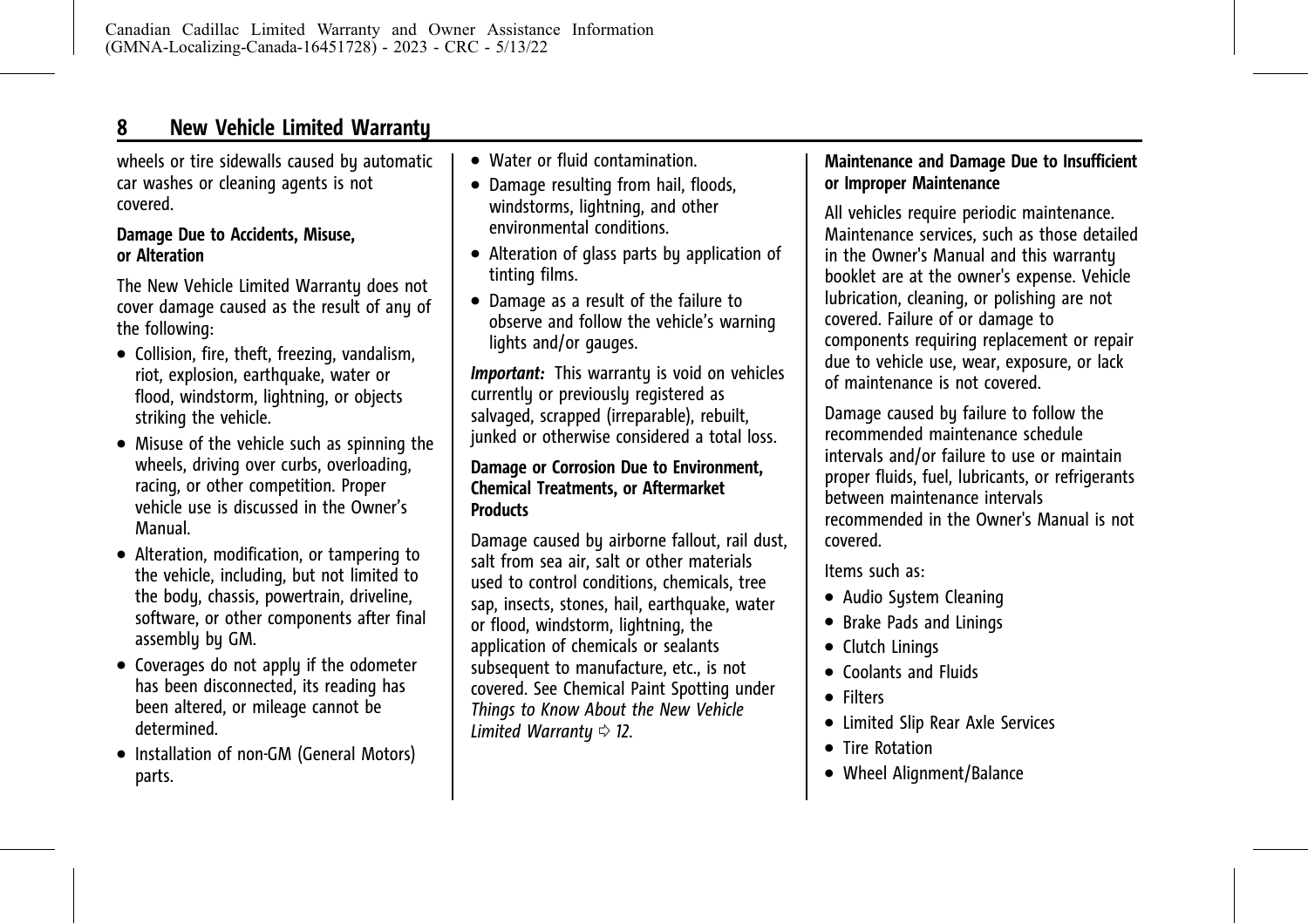#### . Wiper Inserts

. Keyless Entry Batteries (or other remote transmitter/receiver batteries)\*

*\*covered for up to 12 months with unlimited kilometres; any replacement after 12 months is considered maintenance and is not covered as part of the New Vehicle Limited Warranty.*

are covered by the New Vehicle Limited Warranty for up to 12 months or 12 000 kilometres, whichever comes first; any replacement after 12 months or 12 000 kilometres, whichever comes first, is considered maintenance and is not covered as part of the New Vehicle Limited Warrantu. The New Vehicle Limited Warranty only covers components when replacement or repair of these components is the result of a defect in material or workmanship.

#### **Damage Due to Contaminated, Improper, or Poor Quality Fuel**

Poor fuel quality or incorrect fuel may cause driveability problems such as hesitation, lack of power, stalling, or failure to start. They may also degrade functionality of critical exhaust emissions components such as spark plugs, oxygen sensors, and the catalytic

converter. Damage from poor fuel quality, water contamination, or if the vehicle requires premium fuel, operating the vehicle on gasoline with a Pump Octane less than a 91 (R+M)/2, may not be covered.

Prohibited fuels are: Gasolines containing any methanol, MMT, an organometallic octane enhancing additive, and/or fuels containing more than 15% ethanol in non-Flex Fuel Vehicles (FFV).

Please refer to your Owner's Manual under "Fuel," for additional recommendations, including the use of TOP TIER Detergent Gasoline. Additional information can also be found at: www.toptiergas.com.

#### **Damage Due to Use or Impact**

Windshield or glass cracks, chips, or scratches due to impact are not covered. Windshield cracks will be covered for the first 12 months, regardless of mileage if caused by defects in material or workmanship.

Lights, lenses, mirrors, paint, grille, moldings, and trim are not covered for cracks, chips, scratches, dents, dings, and punctures or tears as a result of impact with other objects or road hazards. In addition, cracks,

chips, scratches, or other damage to the face of a radio or instrument cluster from impact or foreign objects are not covered.

#### **Third Party Externally Connected Electrical Products**

This warranty does not apply to hardware or software of a third party device that is connected to the vehicle or its components, even if integrated or delivered with the vehicle. GM is not responsible for the quality or accuracy of any information, or service accessed through or from any third party device or platform. Software distributed by GM inside or outside the vehicle (including, but not limited to system software or applications) is not covered by this warranty. GM does not warrant that connections to, from or through the vehicle will be uninterrupted or error-free. Also, the user should back-up their data and information frequently. GM is not responsible for any loss or damage to data or information made available in connection with the use of the vehicle. In addition, this warranty does not apply: (a) to consumable parts that are designed to diminish over time, unless failure has occurred due to a defect in materials or workmanship; (b) to damage caused by use with another product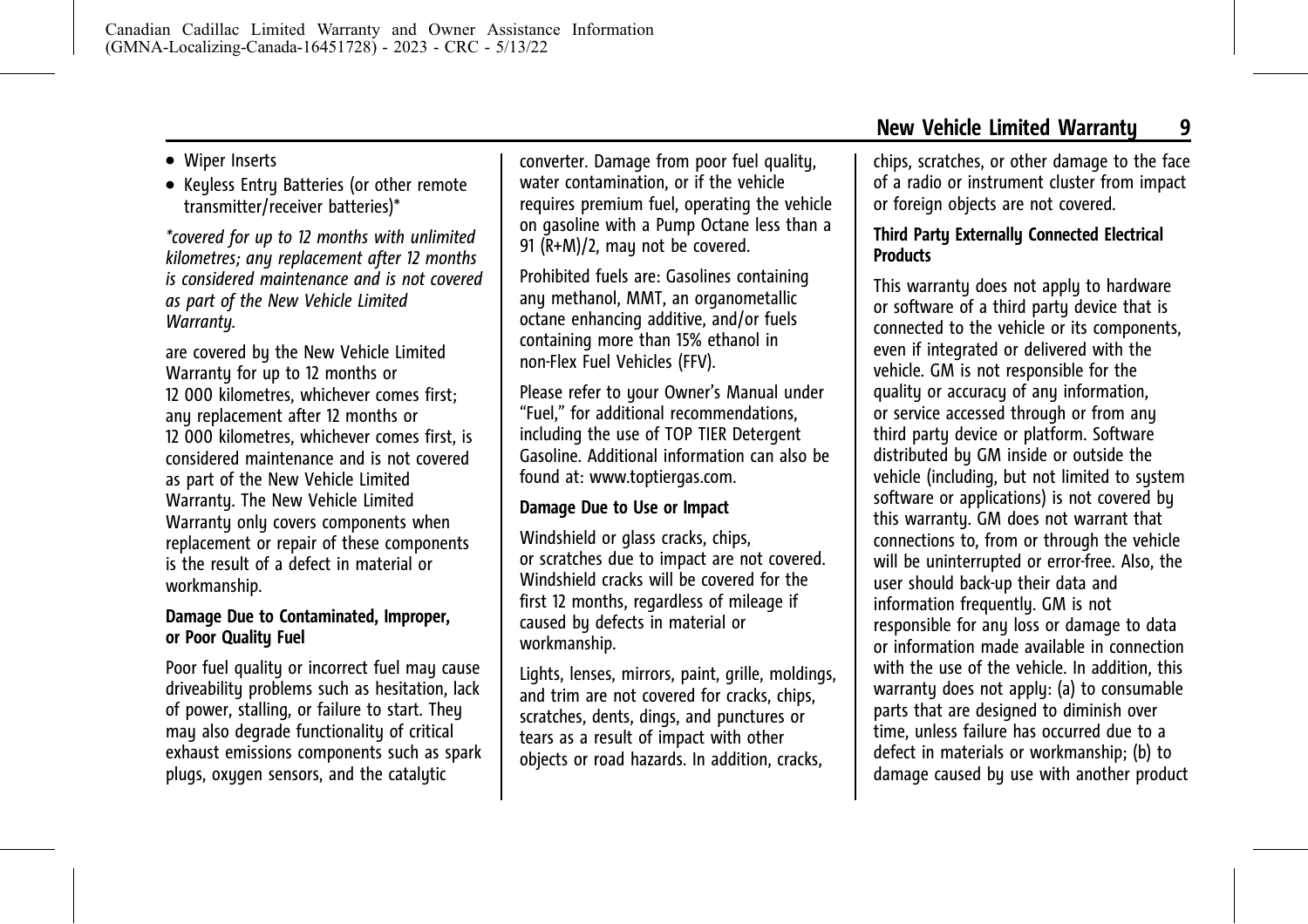# **10 New Vehicle Limited Warranty**

or service; (c) to damage caused by a third party device or service (including upgrades and expansions), or (d) to obsolescence or lack of utility due to incompatibility with future versions of external hardware or software, including, but not limited to mobile devices.

#### **Extra Expenses\***

Economic loss or extra expense is not covered.

Examples include:

- Inconvenience
- . Lodging, meals, or other travel costs
- . Loss of vehicle use
- Payment for loss of time or pay
- Storage

\*While extra expenses are not covered by the New Vehicle Limited Warranty, General Motors does provide many additional customer benefits such as Cadillac Owner Benefits. Refer to the Owner's Manual.

#### **After-manufacture "Rustproofing"**

Your vehicle was designed and built to resist corrosion. Application of additional rust-inhibiting materials is neither necessary nor required under the Sheet Metal

Coverage. GM makes no recommendations concerning the usefulness or value of such products.

Application of after-manufacture rustproofing products may create an environment which reduces the corrosion resistance built into your vehicle. Repairs to correct damage caused by such applications are not covered under your New Vehicle Limited Warranty.

#### **Original Equipment Alterations**

This warranty does not cover any damage or failure resulting from modification or alteration to the vehicle's original equipment as manufactured or assembled by General **Motors** 

Examples of the types of alterations that would not be covered include, but are not limited to, any non-GM part or accessory, any non-GM theft alarm, remote starting device or remote locking system, or the cutting, welding or disconnecting of the vehicle's original equipment parts and components.

Also, the warranty does not cover a rebuilt vehicle after it has suffered such extensive collision damage in an accident that it was written-off or deemed to be written-off,

even if the rebuilt vehicle uses undamaged parts and components from the written-off vehicle.

**Additionally, General Motors does not warranty non-GM parts, calibrations and/or software modifications.** The use of parts, control module calibrations, software modifications, and/or any other alterations not issued through General Motors of Canada Company will void the warranty coverage for those components that are damaged or otherwise affected by the installation of the non-GM part, control module calibration, software modification, and/or other alteration.

The only exception is that non-GM parts labeled "Certified to EPA Standards" are covered by the Emissions Performance Warrantu.

#### **Recreation Vehicle and Special Body or Equipment Alterations**

Installations or alterations to the Original Equipment (OE) vehicle or chassis as distributed by General Motors are not covered by the New Vehicle Limited Warranty or Emissions Warranties. The special body company, assembler, equipment installer, or upfitter is solely responsible for warranties on the body or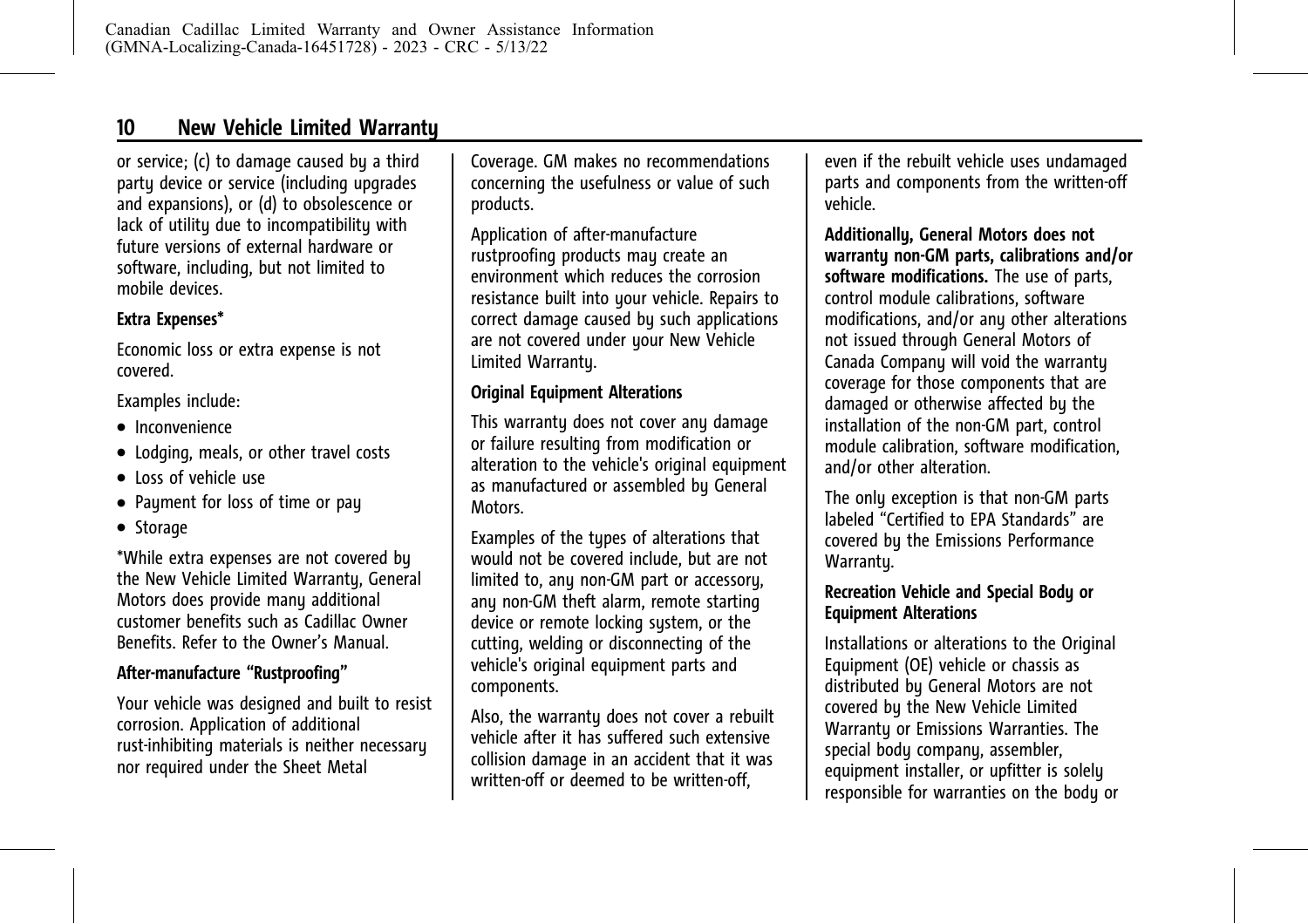<span id="page-15-0"></span>equipment and any alterations (or any effect of the alterations) to any of the parts, components, systems, or assemblies installed by GM. GM is not responsible for the safety or quality of design, features, materials, or workmanship of any alterations by such suppliers. Examples include, but are not limited to, special body installation or conversion (such as recreational vehicles), the installation of a non-GM part, cutting, welding, or the disconnecting of original equipment vehicle or chassis parts and components, extension of wheelbase, suspension and driveline modifications, and axle additions.

#### **Where to Go for Maintenance**

Your new GM vehicle was designed and built to the highest quality standards and that quality means reliability, long-life and economical operation for years to come. The investment you made in your new GM vehicle can be best maintained at your GM dealer who offers quality service and Genuine GM Parts specifically designed for your GM vehicle.

GM recommends having maintenance performed by an authorized GM dealership. GM dealer technicians are specifically trained to maintain and repair GM vehicles. They stay current on the latest service information through GM technical bulletins, service publications and training courses. Many are also certified through the technical training process. In addition, your GM dealer has special tools, equipment, computer software and complete access to product updates, applicable to your vehicle to ensure fast and accurate diagnostics. Your dealer can also perform a thorough assessment with a multi-point vehicle health check to recommend when your vehicle may need attention. This level of service is only available at an authorized GM dealership.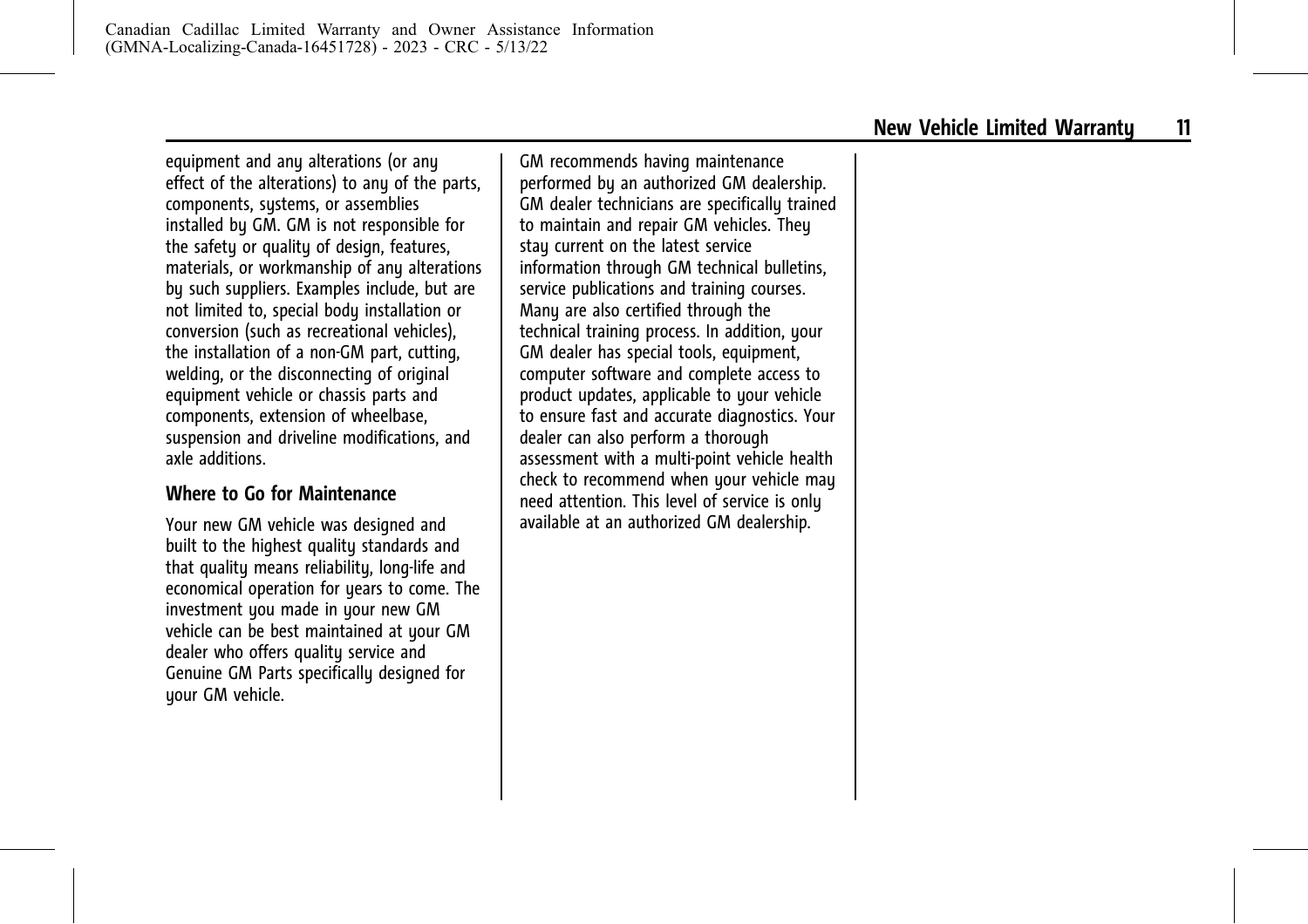# <span id="page-16-0"></span>**Warranty Repairs — Component Exchanges**

In the interest of customer satisfaction, General Motors of Canada Company may offer exchange service on some vehicle components. This service is intended to reduce the amount of time your vehicle is not available for use due to repairs. Components used in exchange are service replacement parts that may be new, remanufactured, or refurbished.

Remanufactured parts meet GM approved service parts requirements and are made from previously used components in a process that involves disassembly, inspection, cleaning, update of software and replacement parts as appropriate, testing and reassembly.

Refurbished parts meet GM approved service part requirements and are previously used parts that are inspected, cleaned, tested, and repackaged.

All exchange components used meet GM standards and are warranted the same as new components. Examples of the types of components that might be serviced in this fashion include: engine and transmission

assemblies, instrument cluster assemblies, radios, compact disc players, batteries and powertrain control modules.

# **Maintenance and Warranty Service Records**

Retain receipts covering performance of regular maintenance. These receipts and records should be transferred to each subsequent owner of this vehicle. Receipts can be very important if a question arises as to whether a malfunction is caused by a lack of maintenance or is due to a defect in material or workmanship. Repairs required due to damage resulting from lack of maintenance are not covered under your warranty. General Motors of Canada Company may, in its sole discretion, deny a warranty claim if a failure to perform scheduled maintenance is suspected to have resulted in the failure of a warranty part. You should also be aware that General Motors of Canada Company may deny you warranty coverage if your vehicle or a part has failed due to abuse, neglect, improper maintenance, or modifications not approved by GM.

A "Maintenance Record" is provided in the maintenance schedule section of the Owner's Manual, for your convenience in recording services performed.

For your records, the servicing dealer should provide a copy of the warranty repair order listing all warranty repairs performed.

# **Warranty Repairs — Recycled Materials**

Both Environment Canada guidelines and GM support the capture, purification, and reuse of automotive air conditioning refrigerant gases and engine coolant.

As a result, any repairs GM may make to your vehicle may involve the installation of purified reclaimed refrigerant and coolant.

### **Tire Service**

Any General Motors dealer handling your vehicle line or tire dealer for your brand of tires can assist you with tire service. If, after contacting one of these dealers, you need further assistance or you have questions, contact the Customer Care Centre. The toll-free telephone numbers are listed under *[Customer Assistance Offices](#page-29-0)*  $\Rightarrow$  25.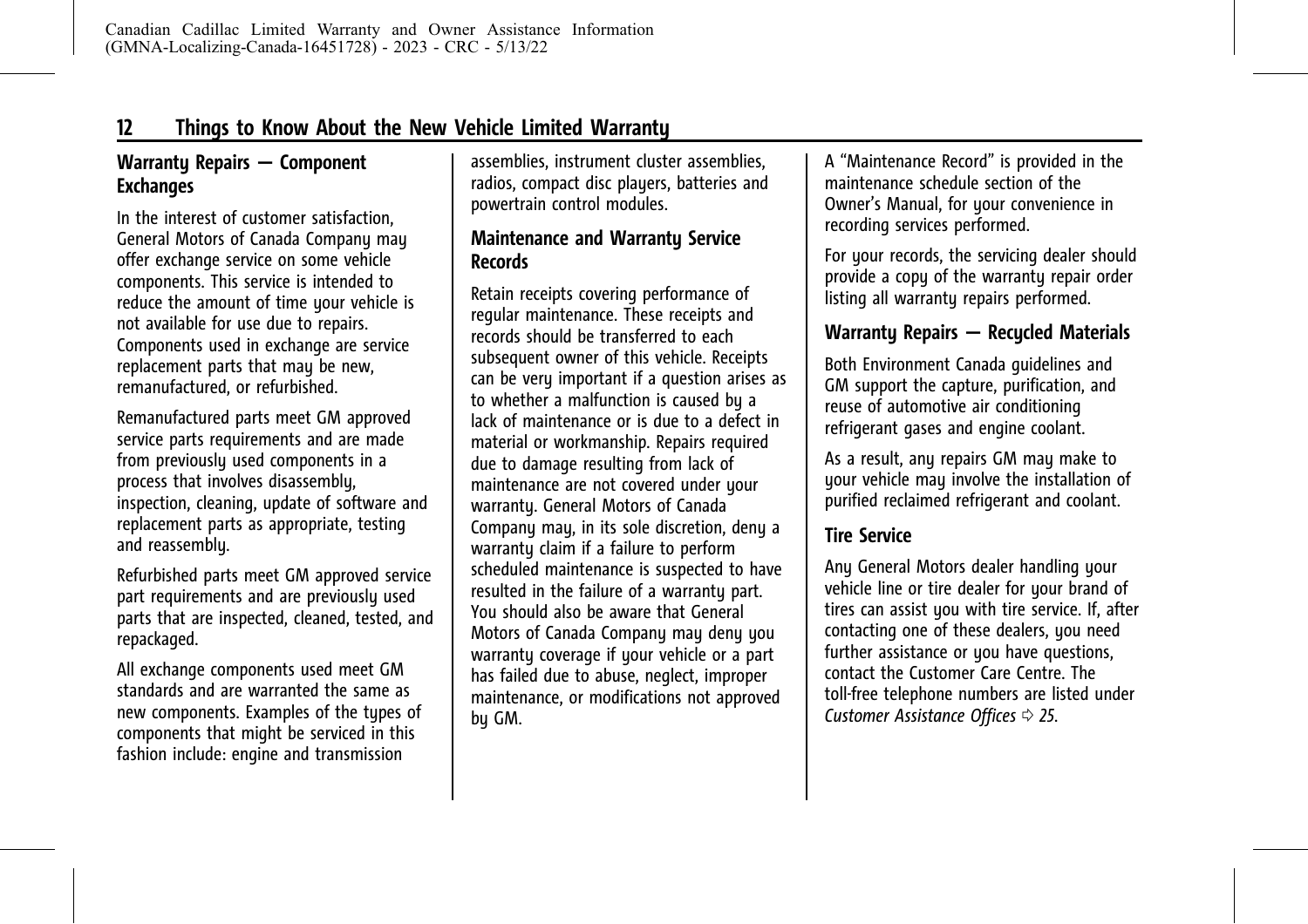### <span id="page-17-0"></span>**Paint, Trim, and Appearance Items**

Defects in paint, trim, upholstery, or other appearance items are normally corrected during new vehicle preparation. If you find any paint or appearance concerns, advise your dealer as soon as possible. Your Owner's Manual has instructions regarding the care of these items.

#### **Vehicle Operation and Care**

Considering the investment you have made in your new Cadillac, we know you will want to operate and maintain it properly. We urge you to follow the maintenance instructions in your Owner's Manual.

If you have any questions on how to keep your Cadillac in good working condition, see your GM dealer, the place many Cadillac customers choose to have their maintenance work done. You can rely on your GM dealer to use proper parts and repair practices.

### **Warranty Distance Extensions**

Prior to delivery, some kilometres are put on your vehicle during testing at the assembly plant, during shipping, and while at the dealership. The dealership records this odometer reading on the front page of this warranty booklet at delivery. For eligible

vehicles, this odometer reading is added to the distance limits specified in the Cadillac New Vehicle Limited Warranty and the Emission Control Systems Warranty ensuring that you receive full benefit of their coverage.

Warranty distance extensions eligibility:

- . Applies only to new vehicles held exclusively in new vehicle inventory.
- Does not apply to used vehicles, GM owned vehicles, dealer owned vehicles, or dealer demonstrator vehicles.
- Does not apply to vehicles with more than 1 600 kilometres on the odometer even though the vehicle may not have been "registered" for license plates.

#### **Warranty Service — Canada**

The selling dealer has invested in the proper tools, training and parts inventory to ensure that any necessary warranty repairs can be made to your vehicle. GM requests that the vehicle be returned to the selling dealer for all warranty repairs. If a situation or event occurs where you are significantly inconvenienced, an authorized GM dealer can make the warranty repairs. However, in the event the dealer is not able to perform

the repair due to the special tool and training requirements, contact the *[Customer](#page-29-0)* [Assistance Offices](#page-29-0)  $\Rightarrow$  25.

# **Touring Owner Service — Canada, the United States and Mexico**

If you are touring, visit any GM dealer handling your vehicle line in Canada, the United States, or Mexico for warranty service. Warrantable repairs will be completed at no charge to you. You may be required to provide proof of current and former residencu such as driver's license. or vehicle ownership. For your records, the servicing dealer will provide a copy of the warranty repair order, listing all warranty repairs performed.

Some vehicle lines, which are sold only in Canada, may not be serviced by all GM dealers in the United States or Mexico. If warranty service is necessary while you are in the United States or Mexico please contact the Canadian Customer Care Centre (CCC) for guidance. See *[Customer Assistance](#page-29-0) [Offices](#page-29-0)*  $\phi$  *25* for CCC information. Customer Care Ambassadors will direct you to a dealership and assist the repairing dealer in obtaining the necessary parts and technical information. You may be charged for these repairs. For reimbursement consideration by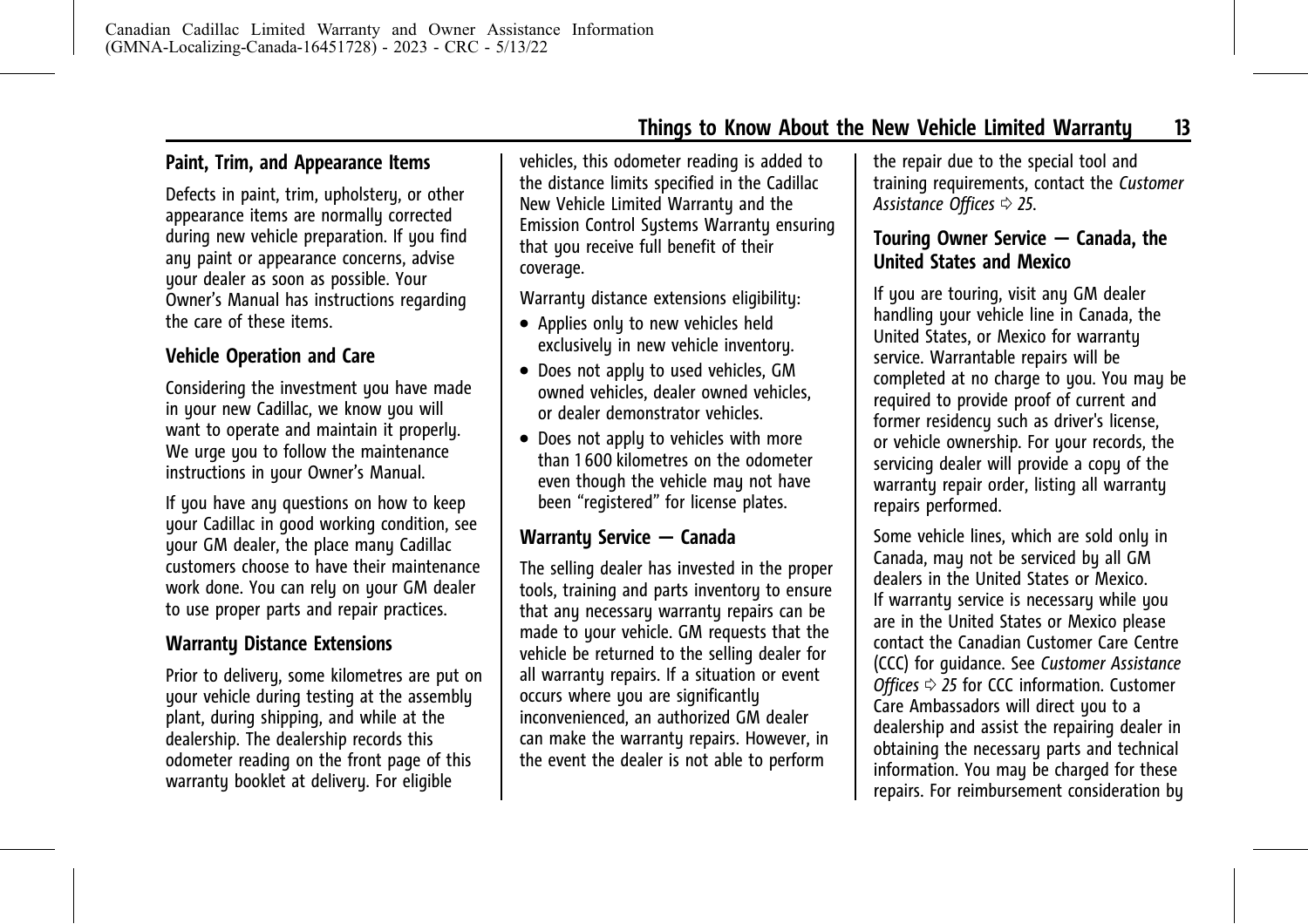<span id="page-18-0"></span>General Motors of Canada upon your return home, provide your dealer with a statement of circumstances, the original repair order, proof of ownership and any "paid" receipts indicating the work performed and parts replaced.

### **Touring Owner Service — Countries Other Than Canada, the United States, and Mexico**

If you are touring in a foreign country and repairs are needed, it is suggested you make your vehicle available to a GM dealership, preferably one that handles your vehicle line.

*Important:* Repairs made necessary by the use of improper or dirty fuels and lubricants are not covered under warranty. See your Owner's Manual for additional information on fuel requirements when operating in foreign countries.

# **Warranty Service — Canadian Sold Vehicles Registered and Operated Outside Canada**

This warranty applies to GM vehicles originally sold new in Canada, registered in Canada, and normally operated in Canada. If you have permanently relocated and established household residency in another country, GM may authorize the performance of repairs based on the warranty coverage for vehicles generally sold by GM in that country. Contact an authorized GM dealer in uour countru for assistance. GM warrantu coverages may be void or subject to restrictions on GM vehicles that have been imported or exported.

# **Pre-Delivery Service**

Defects in or damage to the mechanical, electrical, sheet metal, paint, trim, and other components of your vehicle may occur at the factory or while it is being transported to the dealership. Normally, any defect or damage occurring during assembly is detected and corrected at the factory during the inspection process. In addition,

dealerships are obligated to inspect each vehicle before delivery. They repair any uncorrected factory defects and any transit damage detected before the vehicle is delivered to you.

Any defects still present at the time the vehicle is delivered to you are covered by the warranty. If you find any such defects when you take delivery, please advise your GM dealer without delay.

For further details concerning any repairs which the dealership may have made prior to your taking delivery of your vehicle, please ask your GM dealership.

# **Production Changes**

General Motors of Canada Company and its dealers reserve the right to make changes in vehicles built and/or sold by them at any time without incurring any obligation to make the same or similar changes on vehicles previously built and/or sold by them.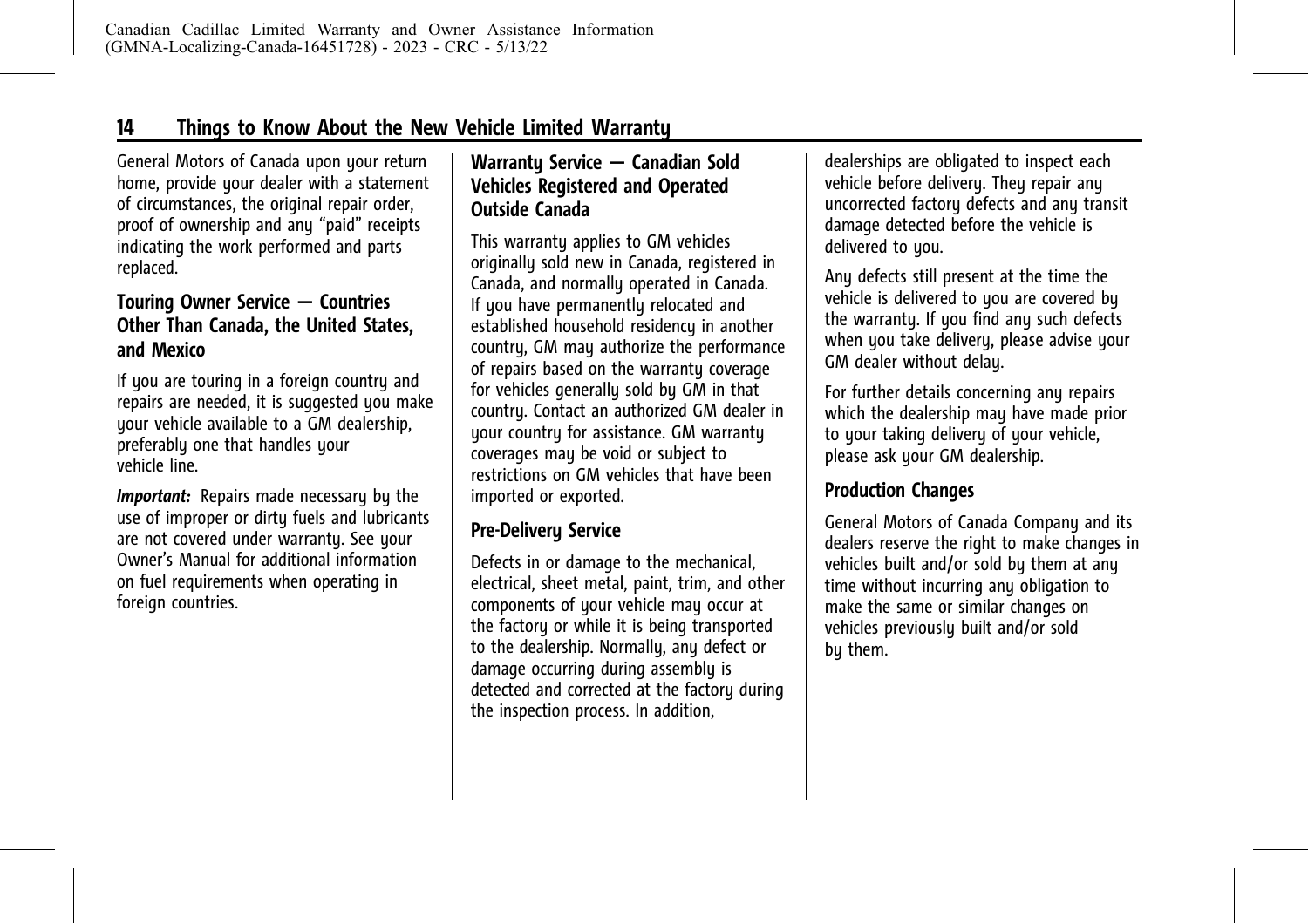<span id="page-19-0"></span>General Motors of Canada Company warrants that, within the specified warranty period, it will cover repairs of any defect in material or workmanship which cause the vehicle to fail to conform with the Emission Regulations under the Canadian Environmental Protection Act.

# **What is Covered**

The parts covered under the emission warranties are listed under the "Emission Warrantu Parts List" later in this section. If failure of one of the parts listed in the Emissions Warranty Parts List results in the failure of another part listed in the Emissions Warranty Parts List, the Emission Control Systems Warranty will cover the replacement of both parts.

# **Emission Control Systems Warranty**

The Emission Control Systems Warranty period described below shall begin on the date the vehicle is first delivered to the first retail purchaser or, on the date the vehicle is first placed in service as a demonstrator or company vehicle prior to sale at retail.

Emission related defects in the genuine GM components including related diagnostic costs, parts and labour, are covered by Emission Control Systems Warranty for 4 years or 80 000 kilometres whichever comes first on the Components in the Emission Control Systems Warranty Parts List; and 8 years or 130 000 kilometres, whichever comes first, on the major emission components specified in the parts list.

### **Emission Performance Warranty**

Some provinces and local jurisdictions have established periodic vehicle Inspection and Maintenance (I/M) programs to encourage proper maintenance of your vehicle. If a provincial I/M program is enforced in your area you may also be eligible for Emission Performance coverage when **all** of the following three conditions are met:

1. The vehicle has been maintained and operated in accordance with the instructions for proper maintenance and use set forth in the Owner's Manual and this booklet, the New Vehicle Limited Warranty and Owner Assistance Information, supplied with your vehicle;

- 2. The vehicle fails a provincial I/M test during the emission warranty period indicated above; and
- 3. The failure results, or will result, in the owner of the vehicle having to bear a penalty or other sanctions (including the denial of the right to use the vehicle) under local, provincial, or federal law.

If so, General Motors of Canada Company warrants that your dealer will replace, repair, or adjust to GM specifications, at no charge to you, any of the parts listed under the "Emission Warranty Parts List" later in this section which may be necessary to conform to the applicable emission standards. Non-GM parts labelled "Certified to EPA Standards" are covered by the Emission Performance Warranty.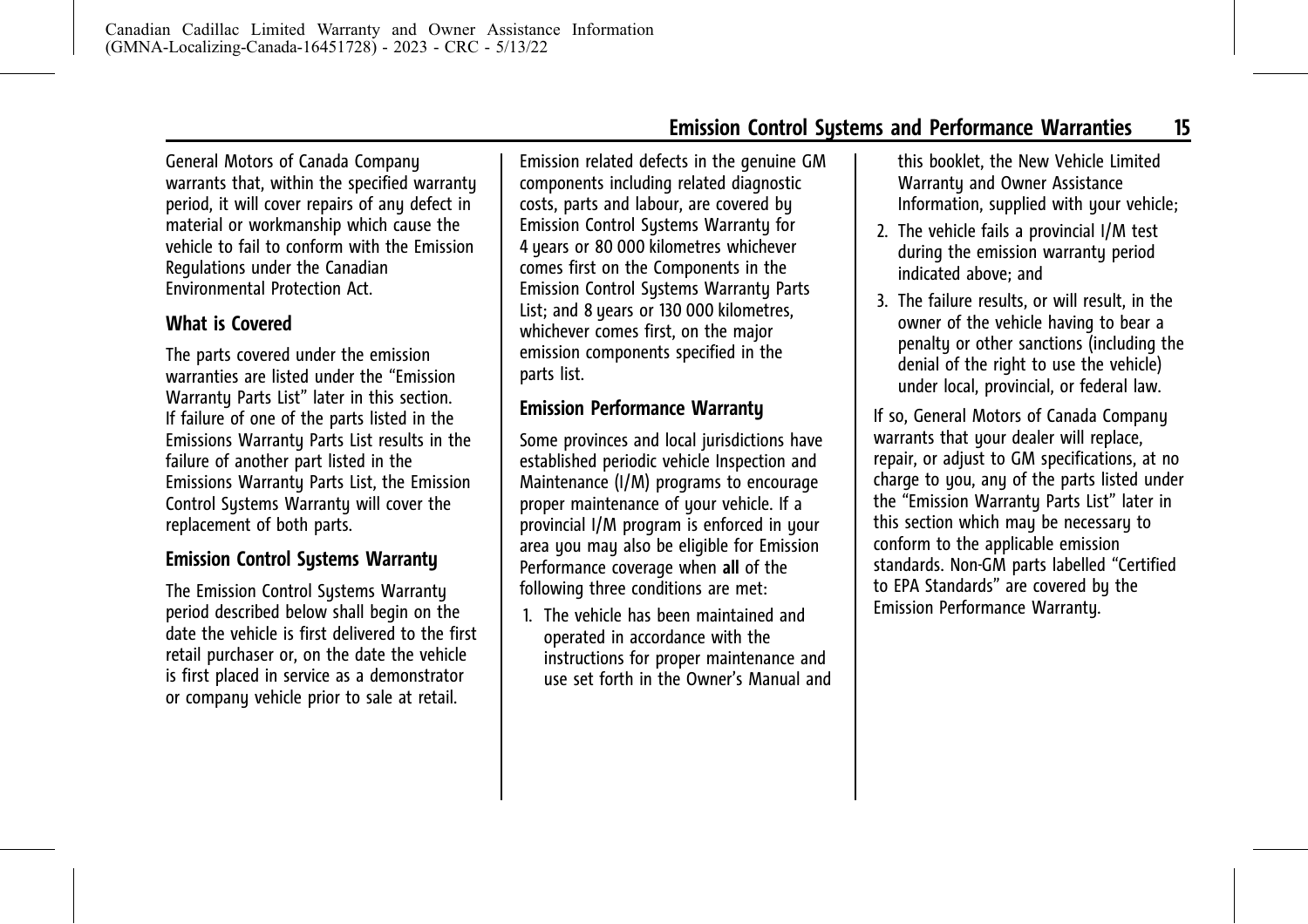# <span id="page-20-0"></span>**16 Emission Warranty Parts List**

Emission-related defects in the emission parts listed here are covered under the Emission Control System Warranty. The terms are explained in the *[Emission Control](#page-19-0) [Systems and Performance Warranties](#page-19-0)*  $\Rightarrow$  15.

#### **Air/Fuel Ratio Control System**

Air/Fuel Ratio Control System Sensors Diesel Fuel Injection Pump Diesel Fuel Pipes (Heavy Duty) Diesel Fuel Pressure Regulator Diesel Fuel Rail Assembly Diesel Fuel Temperature Sensor Fuel Injection System **Air Management System** Air Intake Sustem Air Management System Sensors Charge Air Cooler Exhaust Manifold Intake Manifold Supercharger System Supercharger Assemblu Throttle Body

Turbocharger System ITurbocharger Assembly ITurbocharger Oil Feed Pipe (Diesel) ITurbocharger Exhaust Pipe (Diesel) ITurbocharger Exhaust Outlet Pipe Adaptor (Diesel) ITurbocharger Vane Position Sensor **Turbocharger Vane Position Solenoid** Valve **Camshaft Position System** Camshaft Position Actuator Camshaft Position Actuator Valve Camshaft Position System Sensors **Diesel Aftertreatment System** Diesel Oxidation Catalyst Diesel Particulate Filter Selective Catalyst Reduction **Engine Cooling System** Electric Coolant Pump Engine Cooling Fans Engine Cooling System Sensors

Engine Coolant Valves Thermostat **Evaporative Emission Control System** Evaporative Emission Hardware Fuel Tank(s) Fuel Filler Cap (Gasoline) Fuel Tank Zone Module **Exhaust Gas Recirculation (EGR) System** EGR System Components and Sensors EGR Valve Cooler (Diesel) **Ignition System** Ignition Coils and Control Module Ignition System Sensors Glow Plugs and Controller (Diesel) Spark Plugs and Wires **Positive Crankcase Ventilation (PCV) System** PCV System Sensors PCV System Components and Oil Filler Cap **Stop/Start System** Start/Stop System Components and Sensors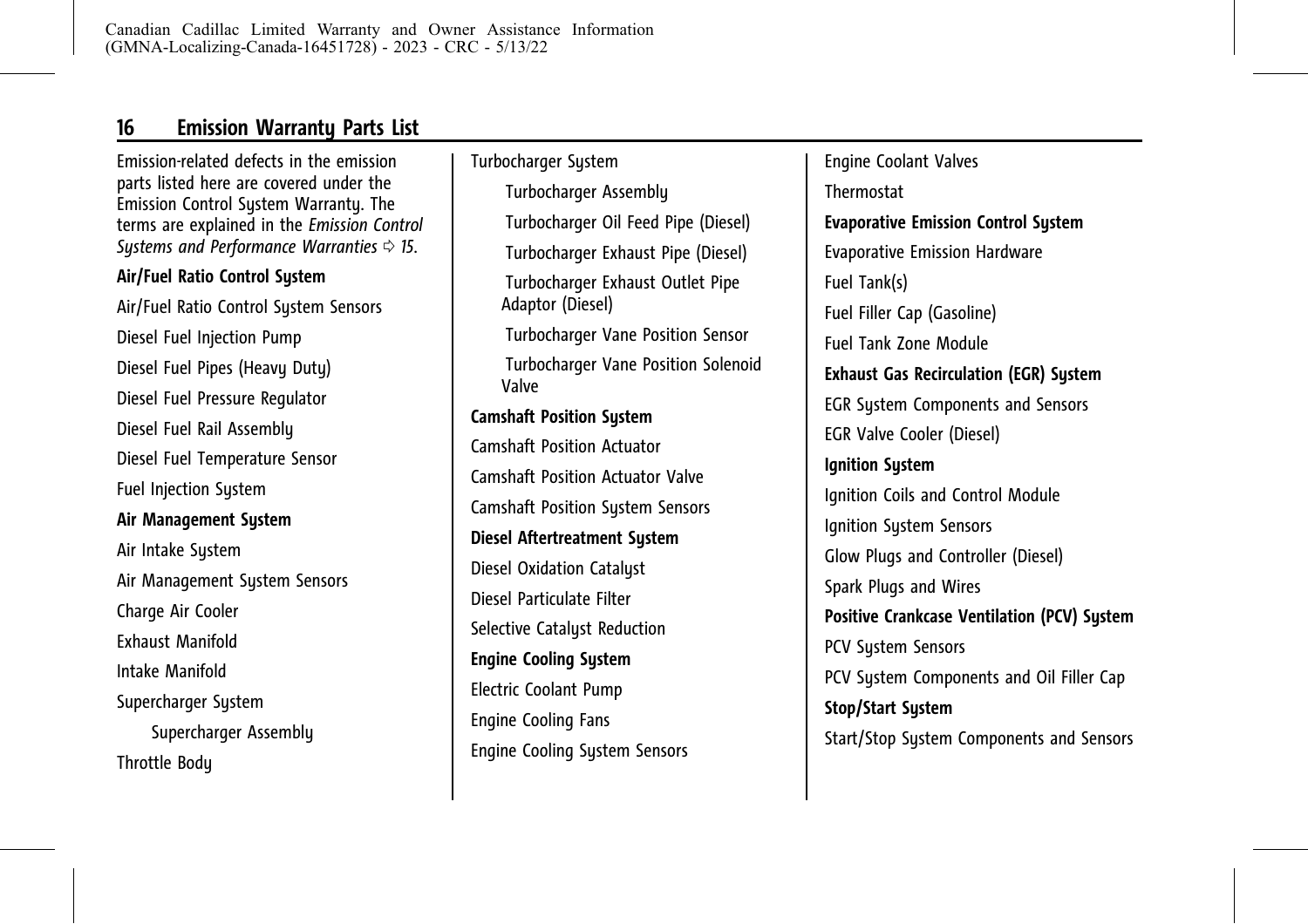#### <span id="page-21-0"></span>**Transmission Control System**

Transmission Control Solenoid Valve with TCM

Transmission Control Valve Body

Transmission Electrical Sensors and Actuators

For passenger cars, vans and light duty trucks (Gross Vehicle Weight Rating (GVWR) of 3856 kg (8500 lbs) or less) that have a Light Duty Engine, certain major parts are covered for 8 years/130 000 kilometres, whichever comes first. These parts include:

- . Diagnostic Emissions Critical Electronic Control Units (8/130)
- . Engine Control Module (8/130)
- . Transmission Control Module (8/130)
- Catalytic Converters (8/130)

Also covered by this Warranty are hoses, switches, sensors, solenoids, gaskets, seals, wiring harnesses and connectors used with components on the Emission Warranty parts list.

Parts specified in your maintenance schedule that require scheduled replacement are covered up to their first replacement interval or the applicable emission warranty coverage period, whichever comes first. If failure of one of these parts results in failure of another part, both will be covered under the Emission Control System Warranty. For detailed information concerning specific parts covered by these emission control system warranties, ask your dealer.

# **What Is Not Covered**

The Emission Control Systems Warranty obligations DO NOT APPLY TO conditions resulting from tampering, abuse, neglect, or improper maintenance. Items listed under "What Is Not Covered" under *[New Vehicle](#page-7-0) [Limited Warranty](#page-7-0)*  $\Leftrightarrow$  3 also apply to the emission related warranties.

Parts specified in the maintenance schedule as requiring scheduled replacement are covered before their first replacement interval or the applicable emission warranty coverage period, whichever comes first. There is no coverage under this warrantu for the failure of parts which are not replaced as required in the vehicle maintenance schedule. If failure of one of these parts results in failure of another part, neither will be covered under the Emission Control Systems Warranty.

Powertrain Control Module (PCM) software updates beyond the Base Warranty period are not covered by the Emission Control Systems Warranty unless (a) the vehicle fails to conform with the Emission Regulations under the Canada Environmental Protection Act; and (b) GM has made available a software update to correct that condition.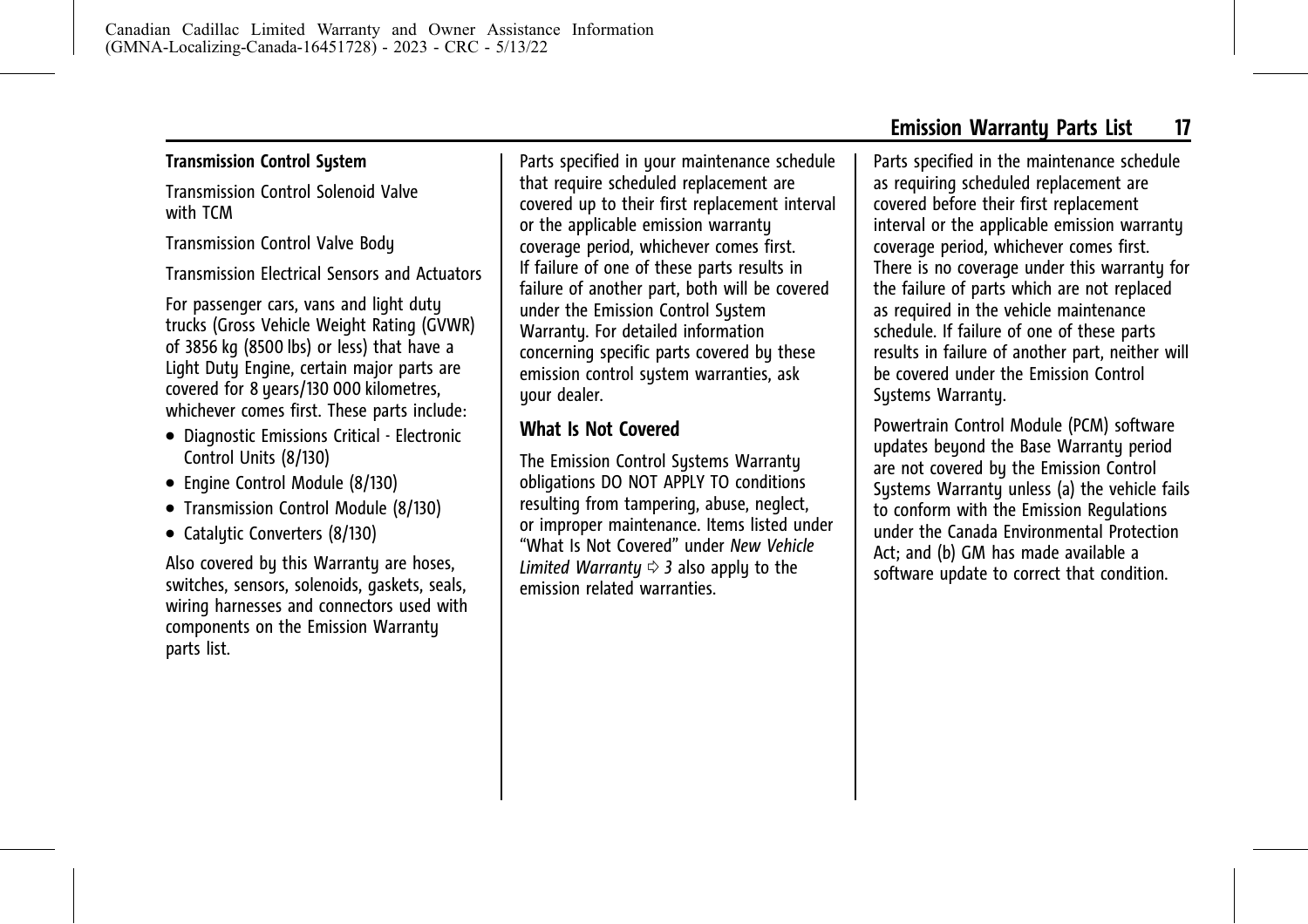### <span id="page-22-0"></span>**Replacement Parts**

The emission control systems of your vehicle were designed, built and tested using genuine GM parts† and the vehicle is certified as being in conformity with the Emission Regulations under the Canadian Environmental Protection Act. **Accordingly, it is recommended that any replacement parts used for maintenance or for the repair of emission control systems be new, genuine GM parts.**

**The warranty obligations are not dependent upon the use of any particular brand of replacement parts.**

**The owner may elect to use non-genuine GM parts for replacement or repair if those parts are equivalent to GM parts and carry any required emissions certification. Use of replacement parts that are not certified or of equivalent quality may impair the effectiveness of emission control systems.**

If other than new, genuine GM parts are used for maintenance replacements or for the repair of components affecting emission control, the owner should assure himself/herself that such parts are warranted by their manufacturer to be

equivalent to genuine General Motors parts in performance and durability and carry any required emissions certification.

† "GENUINE GM PARTS," when used in connection with GM vehicles means parts manufactured by or for GM, designed for use on GM vehicles and distributed in Canada by General Motors of Canada Company.

#### **Maintenance and Repairs**

See your Owner's Manual for the schedule of required periodic maintenance and inspection for your vehicle.

Warranty repairs must be performed by an authorized GM dealer except in a situation where the vehicle owner is significantly inconvenienced and a warranted part or a warranty station is not reasonably available to the vehicle owner. You are responsible for presenting your vehicle to a GM dealer selling your vehicle line as soon as a problem exists.

If in a situation where you are significantly inconvenienced and it is necessary to have repairs performed by other than an authorized GM dealership and you believe the repairs are covered by the Emission Control Sustems Warrantu, take the replaced parts and your receipt to your GM dealership handling your vehicle line for reimbursement consideration.

Receipts and records covering the performance of regular maintenance or emergency repairs should be retained in the event questions arise concerning maintenance. These receipts and records should be transferred to each subsequent owner of this vehicle. General Motors of Canada Company may, in its sole discretion, deny a warranty claim if a failure to perform scheduled maintenance is suspected to have resulted in the failure of a warranted part.You should also be aware that GM may deny you warranty coverage if your vehicle or a part has failed due to abuse, neglect, improper maintenance, or modifications not approved by GM.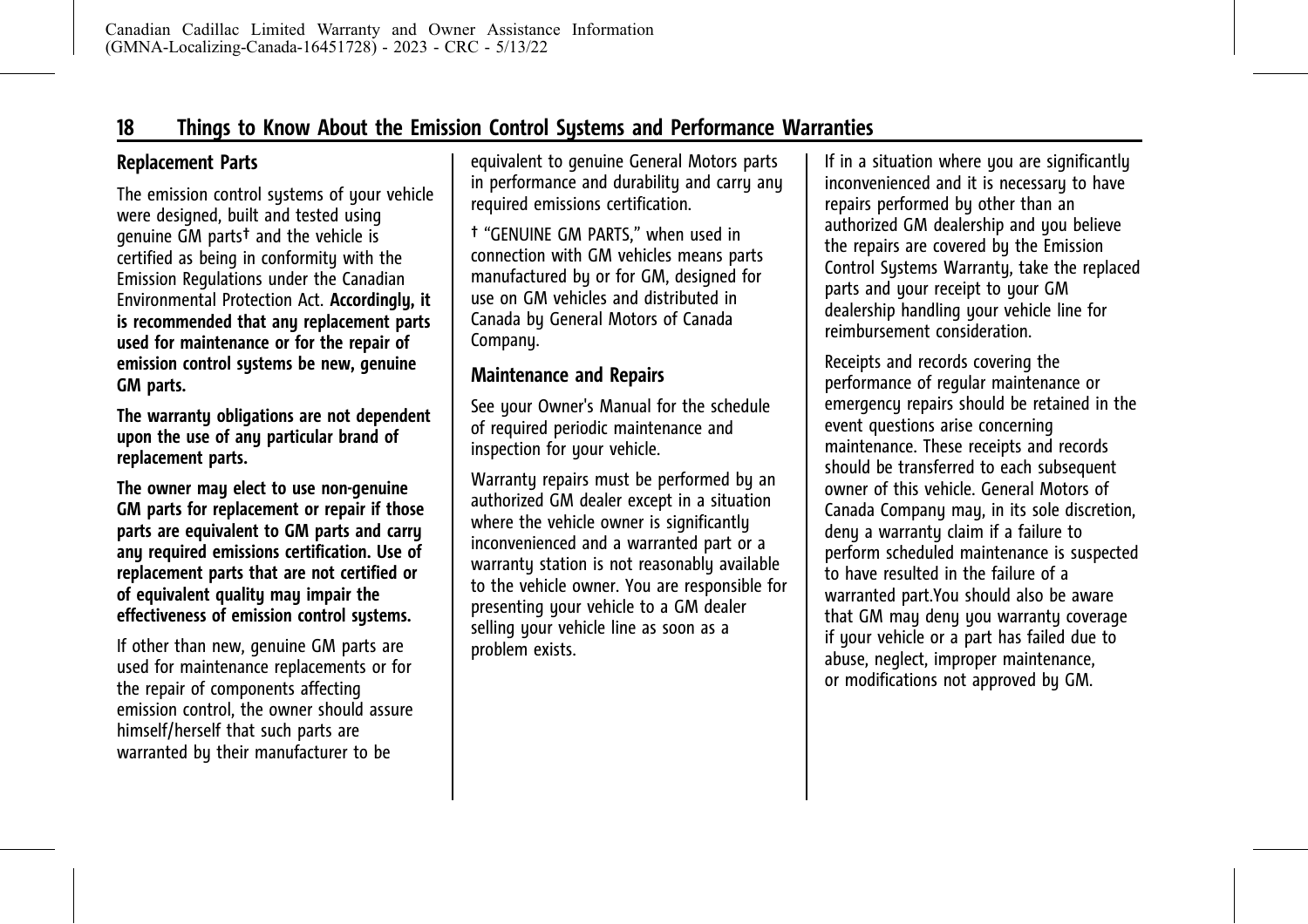### <span id="page-23-0"></span>**Claims Procedure**

Make your vehicle available to any authorized GM dealer as soon as possible after failing a provincial I/M test or at any time you suspect a defect in a part.

Repairs which do not qualify will be charged to you.

In the event a warranty matter is not handled to your satisfaction, refer to *[Customer Satisfaction Procedure](#page-26-0)*  $\Rightarrow$  22.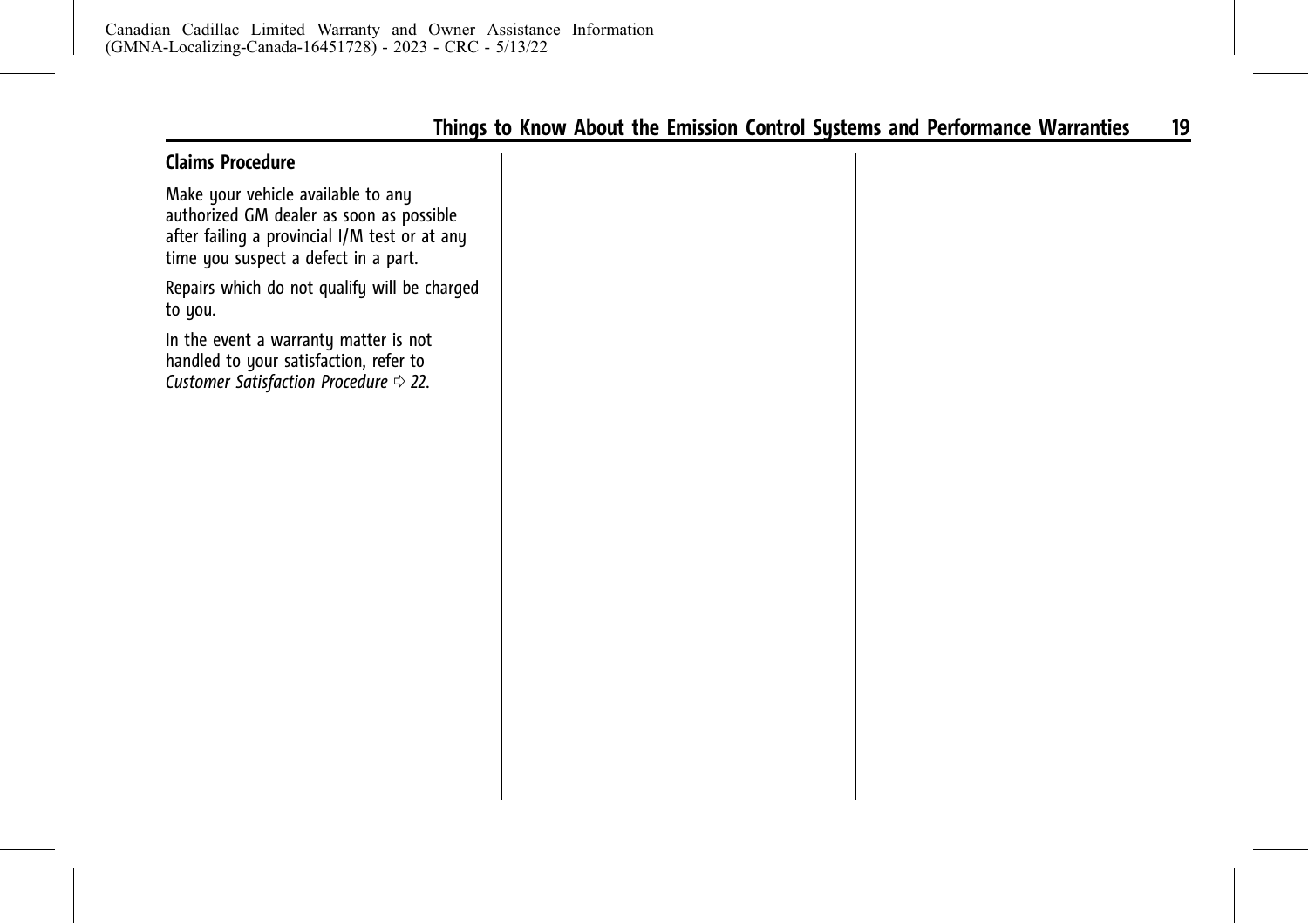# <span id="page-24-0"></span>**Towing**

During the Powertrain Component Warranty Coverage period, towing is covered to the nearest GM dealer if your vehicle cannot be driven because of a warranted defect. See *[Roadside Assistance Program](#page-31-0)*  $\Rightarrow$  27. Refer to the Owner's Manual for details.

# **Emergency Repairs**

In an emergency, where an authorized dealer is not reasonably available, repairs may be performed at any available service establishment or by the owner, using any replacement part. GM will consider reimbursement for the expense incurred, including diagnosis, not to exceed the manufacturer's suggested retail price for all warranted parts replaced and labour charges based on GM's recommended time allowance for the warrantu repair and the geographically appropriate labour rate. Retain receipts and failed parts in order to receive compensation for warranty repairs reimbursable due to an emergency.

# **Transferability**

The coverage and benefits of the warranties described in this booklet are transferable at no cost to any subsequent person(s) who assumes ownership of the vehicle within the applicable Coverage Period, and is subject to all the terms, conditions and limitations contained herein.

# **General Terms**

The express warranties in this booklet give you specific legal rights. You may have different rights which may vary from province to province according to applicable legislation.

TO THE FULL EXTENT PERMITTED BY APPLICABLE CANADIAN LAW: The foregoing express written warranties are the only and the entire warranties provided with your new vehicle (unless extended warranties are purchased separately) and are in lieu of and exclude all other representations, warranties or conditions, express or implied (including any implied warranty or condition of merchantability or fitness for a particular purpose).

The performance of repairs and the provision of replacement parts, as described herein, is the exclusive remedy under these express written warranties or under any otherwise applicable implied warranty or condition. The New Vehicle Limited Warrantu has no cash value.

Any applicable implied warranty or condition that cannot be disclaimed or excluded is limited in duration to the periods specified in the express written warranties in this booklet.

GM CANADA DOES NOT AUTHORIZE ANY PERSON TO CREATE FOR IT ANY OTHER OBLIGATIONS or liability in connection with GM products and no person is permitted to extend or enlarge this warranty on behalf of GM Canada by written, verbal or other representation, and if made such representation or warranty will not be enforceable against GM Canada.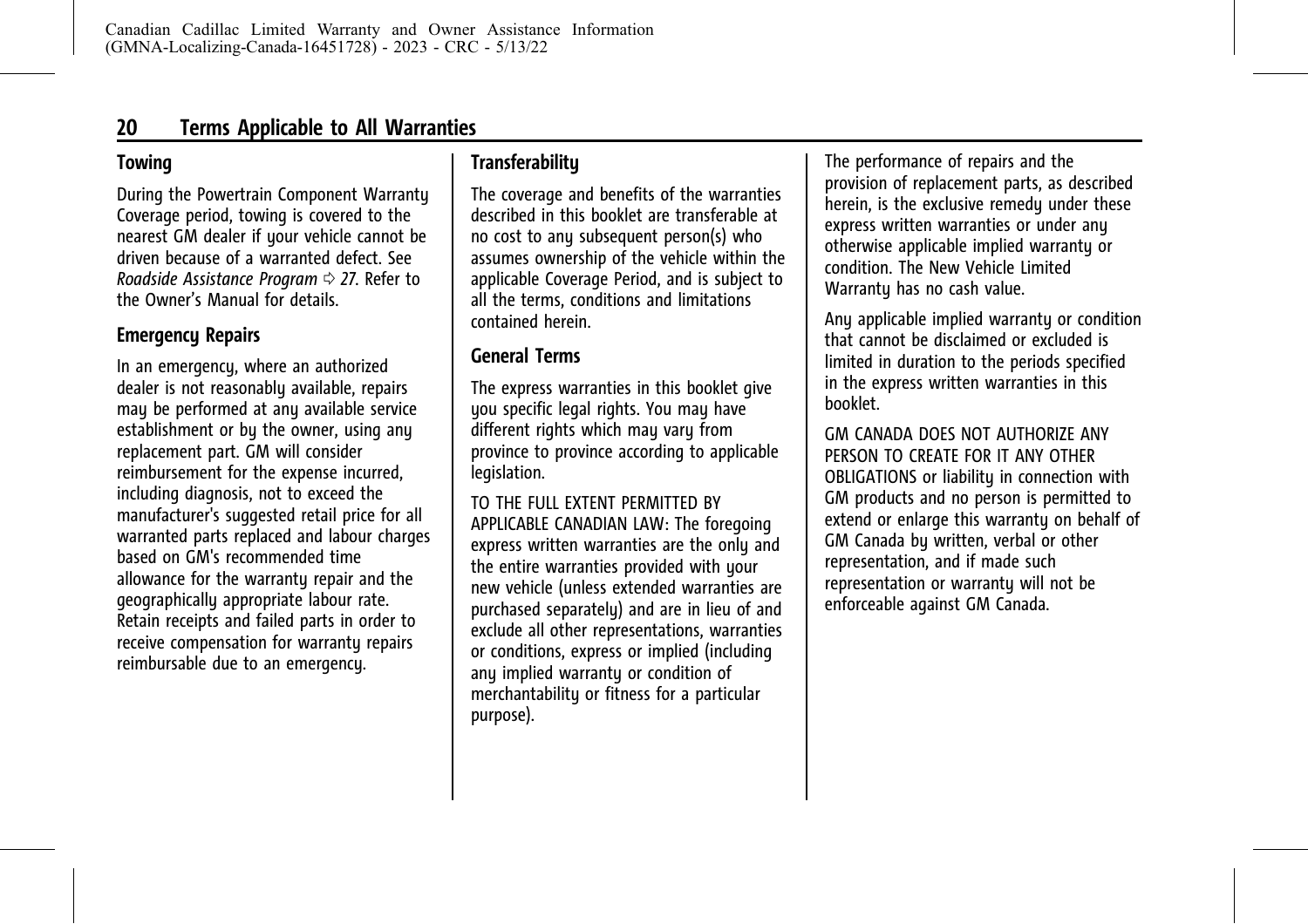DISCLAIMER OF LIABILITY: Except as provided in the express written warranties in this booklet, GM Canada will not be liable in contract, tort or otherwise for any direct, indirect, economic, commercial, incidental, consequential, or special loss or damage or expense or claim, howsoever caused, arising in connection with the sale, use, loss of use, performance or non-performance of the subject vehicle or part thereof.

NOTICE REGARDING LIMITATIONS: The terms contained in this limited warranty are not intended to limit or otherwise modify or exclude any warranty that by law cannot be limited, disclaimed or excluded. When and to the extent that any applicable Canadian law prohibits in a particular situation, any term contained in this warranty, such term will be considered severable and deemed deleted from this warranty in that situation.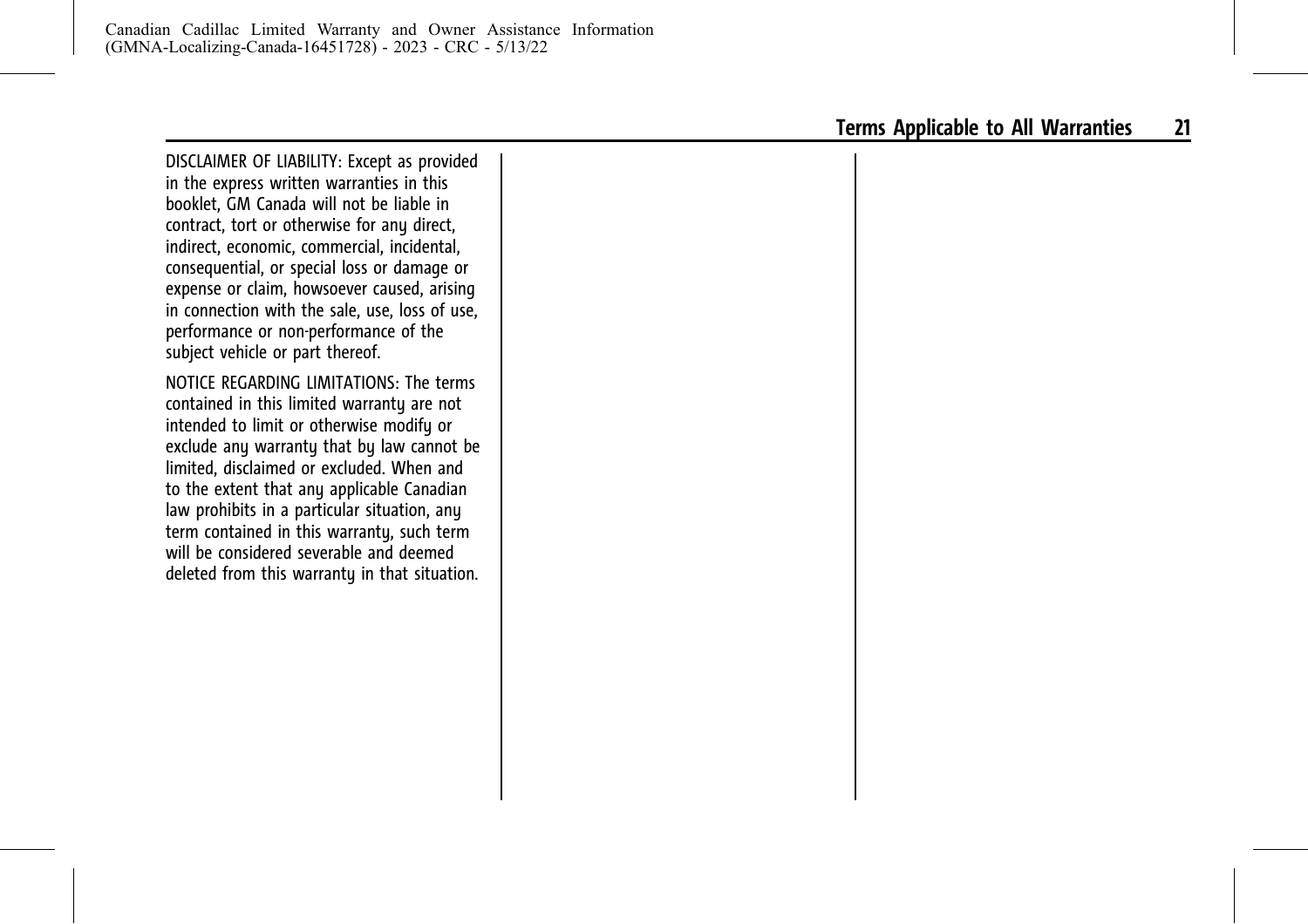# <span id="page-26-0"></span>**22 Customer Satisfaction Procedure**

Your satisfaction and goodwill are important to your dealership and to General Motors. Normally, any questions or concerns regarding the sales transaction or the operation of your vehicle will be resolved by your dealership's Sales or Service Departments. Sometimes, however, despite the best intentions of all concerned, misunderstandings can occur. If your concern has not been resolved to your satisfaction, the following steps should be taken:

#### **STEP ONE - Discuss your concern with a member of dealership management.**

Normally, concerns can be quickly resolved at that level. If the concern has already been reviewed with the Sales, Service, or Parts Manager, contact the **owner of the dealership or the General Manager.**

**STEP TWO -** If after contacting a member of dealership management, it appears your concern cannot be resolved at the dealership without further help, contact the **Canadian Cadillac Customer Care Centre** in Oshawa by calling 1-888-446-2000, Monday to Friday 8:00 a.m. to 9:00 p.m. Eastern Standard Time; Saturday from 8:00 a.m. to 5:00 p.m. Eastern Standard Time. Closed on Sunday. (In the U.S. contact the listed Cadillac Customer Assistance Centre.)

For prompt assistance, please have the following information available to give to the Customer Care Advisor:

- . Your name, address, home and business telephone number.
- . Vehicle Identification Number (This is available from the vehicle registration or title, or the plate above the left top of the instrument panel and visible through the windshield.)
- . Dealership name and location.
- Vehicle's delivery date and present odometer reading.
- . Nature of concern.

General Motors encourages customers to call its toll-free number for assistance. However if a customer wishes to write to General Motors, the letter should be addressed to General Motors Customer Care Centre in Oshawa. Refer to "Customer Assistance Offices" for the address or refer to "Owner Assistance Request Form" for a convenient form for your use.

When contacting General Motors, please remember your concern will likely be resolved at the dealership, using the dealer's

facilities, equipment and personnel. This is why we suggest you follow Step One first if uou have a concern.

#### **General Motors of Canada Company Participation in the Mediation/Arbitration Program**

**STEP THREE:** In the event that you do not feel your concerns have been addressed after following the procedure outlined in steps 1 and 2, General Motors of Canada Company wants you to be aware of its participation in a no-charge Mediation/ Arbitration program. General Motors of Canada Company has committed to binding arbitration of owner disputes involving factory-related vehicle service claims. The program provides for the review of the facts involved by an impartial third party arbiter, and may include an informal hearing before the arbiter. The program is designed so that the entire dispute settlement process, from the time you file your complaint to the final decision, should be completed in approximately 70 days. We believe our impartial program offers advantages over courts in most jurisdictions because it is informal, quick, and free of charge.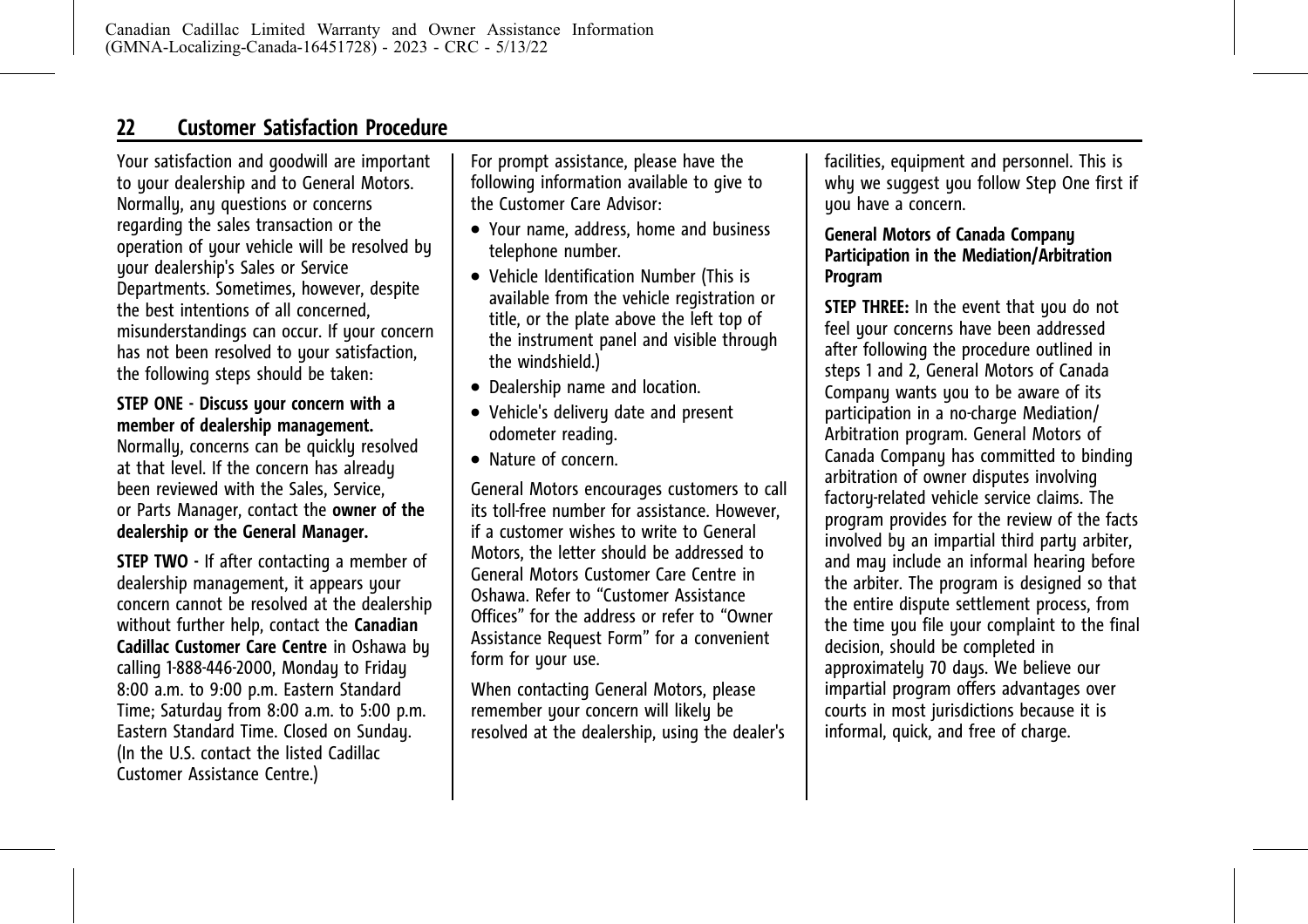For further information concerning eligibility in the Canadian Motor Vehicle Arbitration Plan (CAMVAP), call toll-free 1-800-207-0685. Alternatively you may call the Canadian Cadillac Customer Care Centre, 1-888-446-2000, or you may write to the Mediation/Arbitration Program, c/o Canadian Cadillac Customer Care Centre, General Motors of Canada Company, 1908 Colonel Sam Drive, Oshawa, Ontario L1H 8P7. Your inquiry should be accompanied by your Vehicle Identification Number (VIN).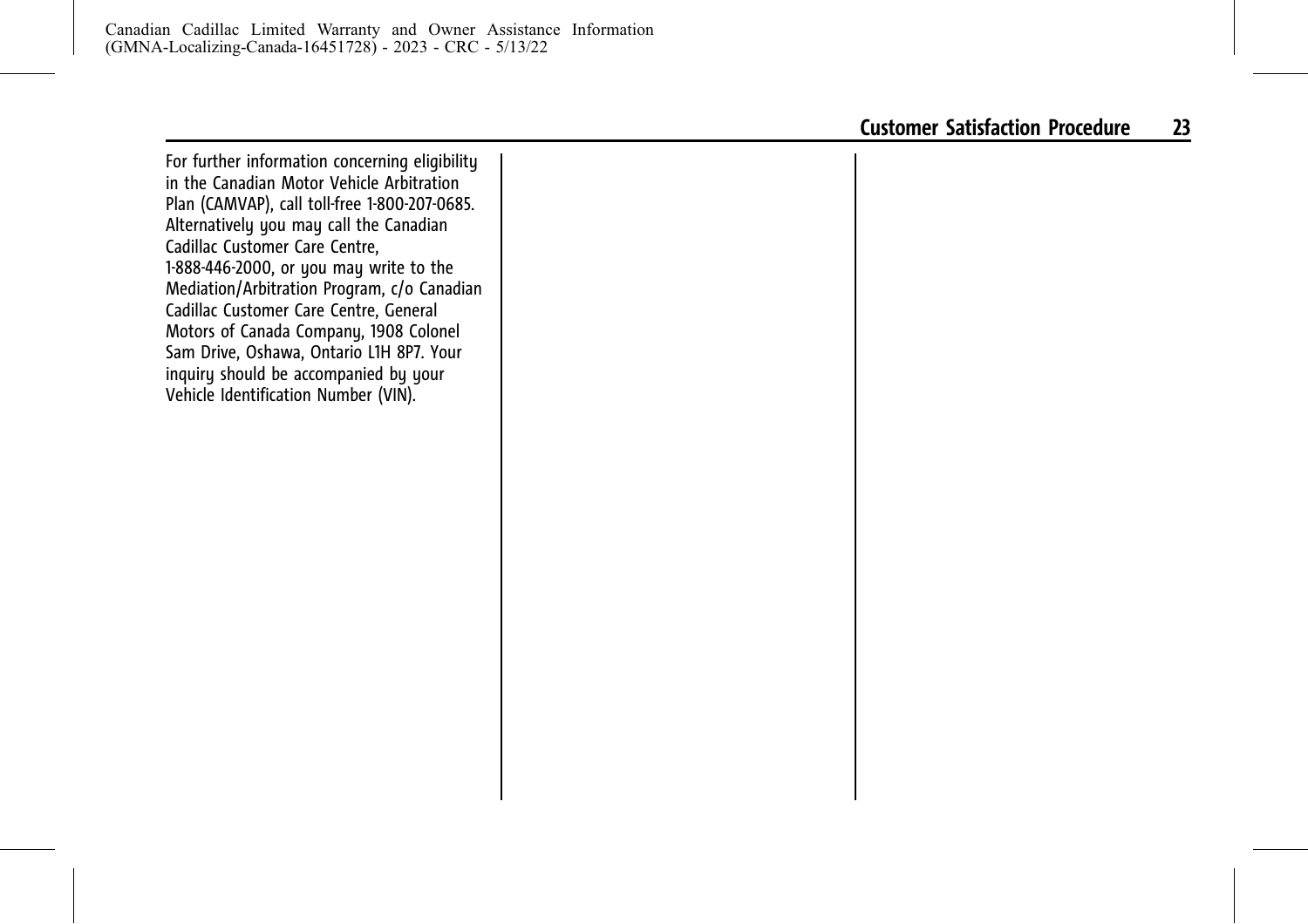<span id="page-28-0"></span>General Motors of Canada Company is proud of the protection afforded by its warranty coverages. In order to achieve maximum customer satisfaction, there may be times when General Motors of Canada Company will establish a separate Special Coverage Adjustment program to pay all or part of the cost of certain repairs not covered by the warranty or to reimburse certain repair expenses you may have incurred. Check with your GM dealer or call GM's Customer Care Centre Toll Free "800" number to determine whether any Special Coverage Adjustment program is applicable to your vehicle. When you make an inquiry, you will need to give the year, model and odometer reading of your vehicle and your Vehicle Identification Number (VIN).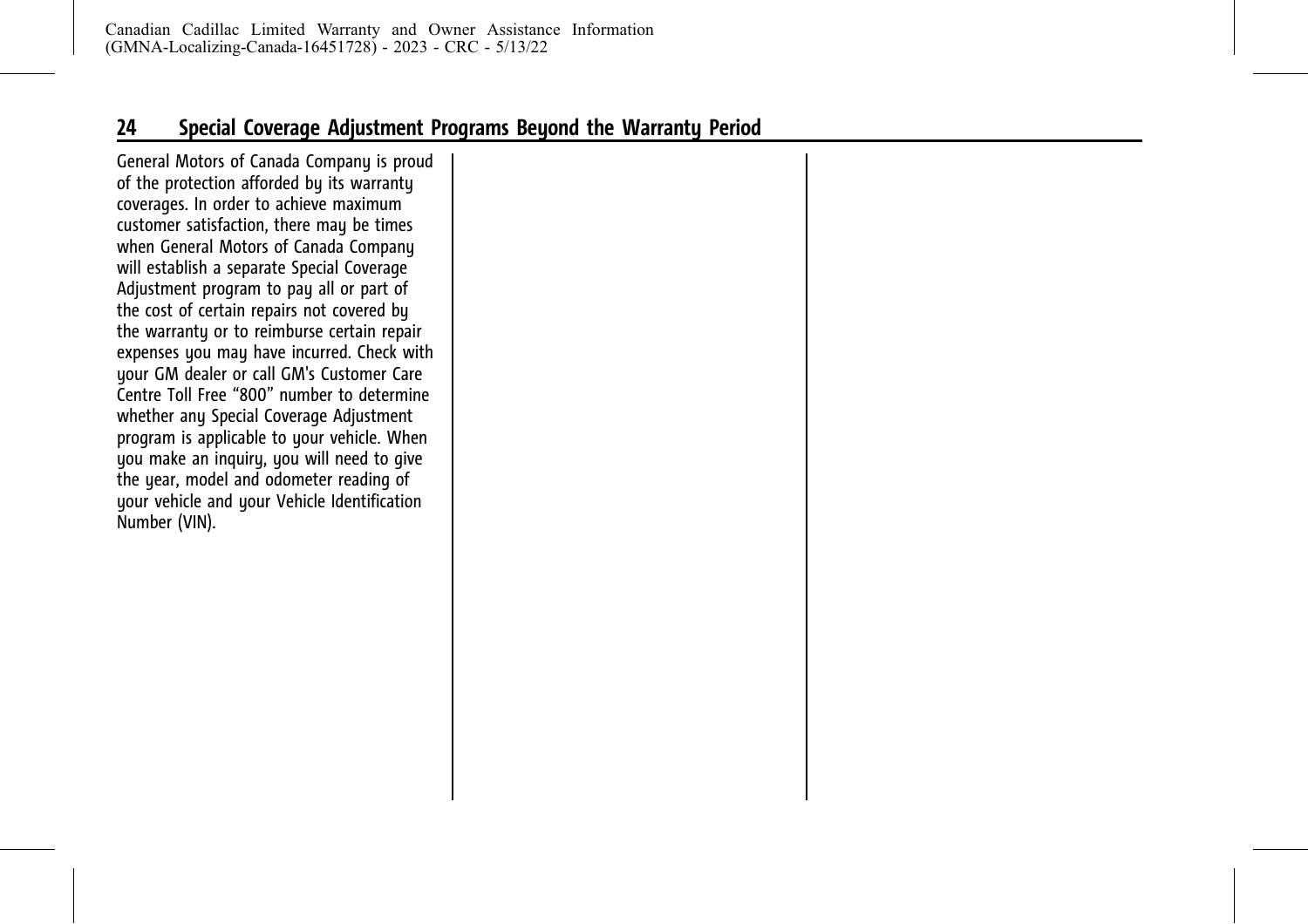# <span id="page-29-0"></span>**Customer Assistance Offices**

When calling for assistance, ask for the Customer Care Ambassador.

#### **CANADA**

Canadian Cadillac Customer Care Centre General Motors of Canada Company 500 Wentworth Street W Oshawa, Ontario L1J 0C5 www.cadillaccanada.ca

1-888-446-2000 \*1-800-263-3830 Roadside Service: 1-800-882-1112

# **UNITED STATES**

Customer Assistance Center Cadillac Motor Car Division P.O. Box 33169 Detroit, MI 48232-5169

1-800-458-8006 \*1-800-833-2622 Roadside Service: 1-800-224-1400

\*(For Text Telephone devices (TTYs))

1-800-496-9992 (English) 1-800-496-9993 (Spanish)

U.S. Virgin Islands

1-800-496-9994

Fax Number:

313-381-0022

#### **Mexico, Central America and Caribbean Islands/Countries (Except Puerto Rico and U.S. Virgin Islands)**

General Motors de Mexico, S. de R.L. de C.V. Customer Assistance Center Av. Ejercito Nacional #843 Col. Granada C.P. 11520 Mexico, D.F. 01-800-466-0805 Long Distance: 011-52-53 29 0805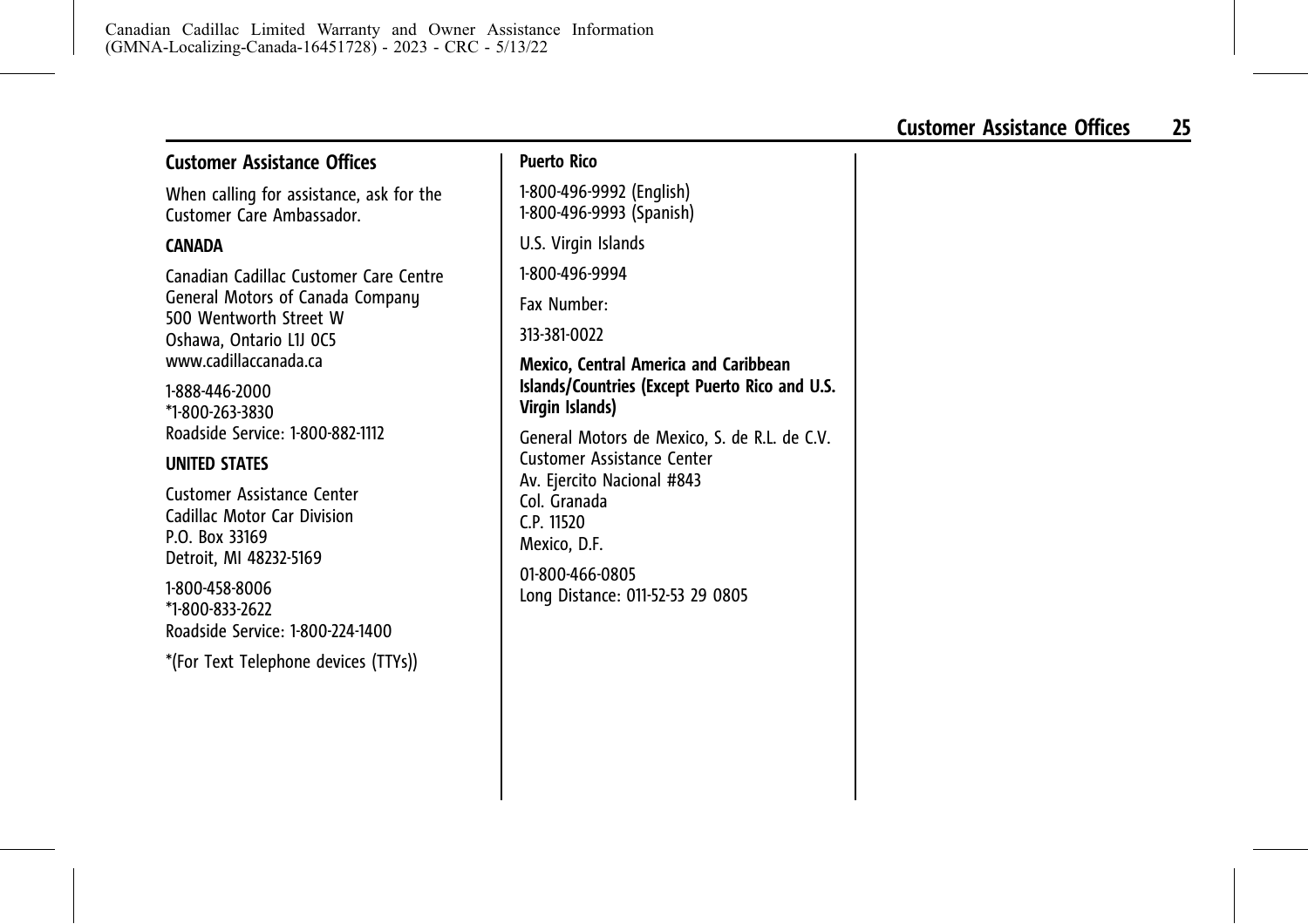# <span id="page-30-0"></span>**26 Customer Assistance for Text Telephone (TTY) Users**

To assist customers who are deaf or hard of hearing and who use Text Telephones (TTYs), General Motors of Canada Company has TTY equipment available at its Customer Care Centre in Oshawa, Ontario.

Any TTY user can communicate with GM by dialing this toll-free number: 1-800-263-3830.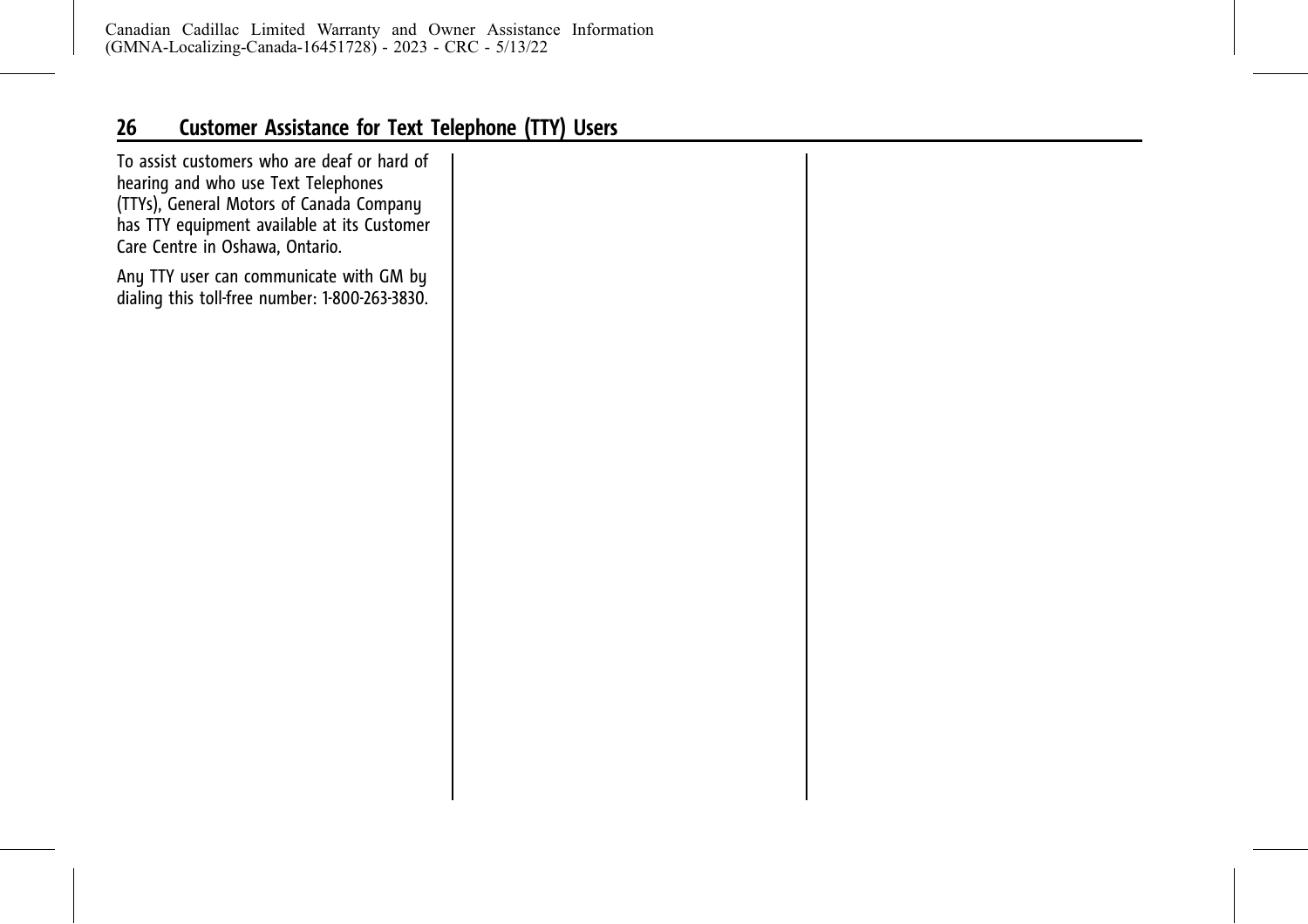<span id="page-31-0"></span>General Motors of Canada Company is proud to offer new Cadillac buyers the response, security and convenience of the 24-hour Cadillac Roadside Service Program. Please refer to your Owner's Manual for details and limitations, or consult your dealer. The toll-free number for Cadillac Roadside Service is 1-800-882-1112.

**Roadside Assistance is not part of or included in the coverage provided by the General Motors of Canada Company Warranties other than towing coverage. See "Towing" under** *[Terms Applicable to All](#page-24-0) [Warranties](#page-24-0)*  $\Rightarrow$  20. General Motors of Canada **Company reserves the right, in its sole discretion, to make any changes to, or to discontinue, the Roadside Assistance Program at any time without notification.**